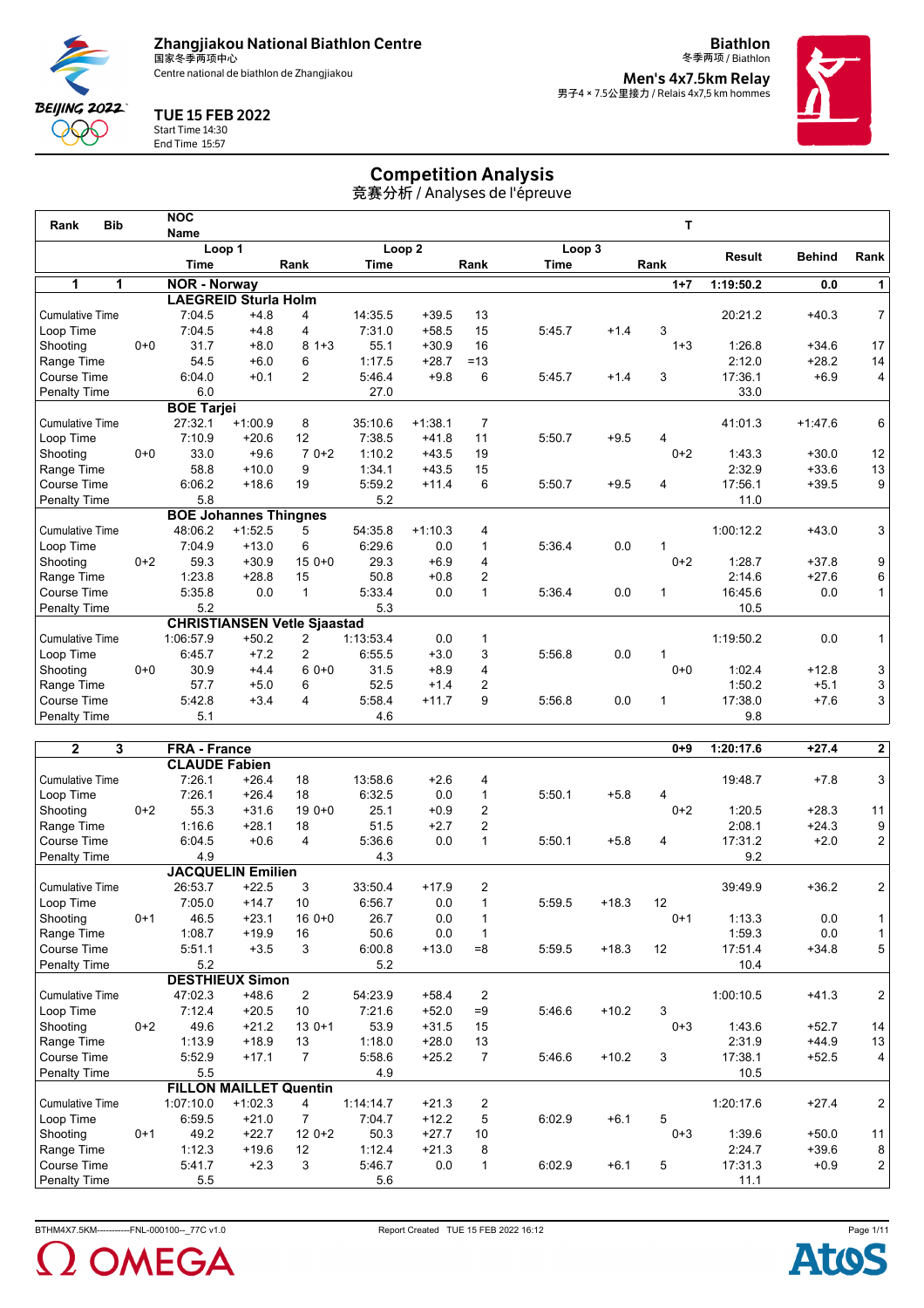

**Biathlon** 冬季两项 / Biathlon **Men's 4x7.5km Relay<br>男子4 × 7.5公里接力 / Relais 4x7,5 km hommes** 



## TUE 15 FEB 2022



Start Time 14:30 End Time 15:57

# Competition Analysis

| <b>Bib</b><br>Rank     |         | <b>NOC</b>       |                               |                |             |                   |              |             |         | т              |           |               |                |
|------------------------|---------|------------------|-------------------------------|----------------|-------------|-------------------|--------------|-------------|---------|----------------|-----------|---------------|----------------|
|                        |         | <b>Name</b>      | Loop 1                        |                |             | Loop <sub>2</sub> |              | Loop 3      |         |                |           |               |                |
|                        |         | <b>Time</b>      |                               | Rank           | <b>Time</b> |                   | Rank         | <b>Time</b> |         | Rank           | Result    | <b>Behind</b> | Rank           |
| 3<br>2                 |         | <b>ROC - ROC</b> |                               |                |             |                   |              |             |         | $2 + 6$        | 1:20:35.5 | $+45.3$       | 3              |
|                        |         |                  | <b>KHALILI Said Karimulla</b> |                |             |                   |              |             |         |                |           |               |                |
| <b>Cumulative Time</b> |         | 7:06.1           | $+6.4$                        | $\overline{7}$ | 13:56.0     | 0.0               | 1            |             |         |                | 19:40.9   | 0.0           | $\mathbf{1}$   |
| Loop Time              |         | 7:06.1           | $+6.4$                        | $\overline{7}$ | 6:49.9      | $+17.4$           | 5            | 5:44.9      | $+0.6$  | $\overline{2}$ |           |               |                |
| Shooting               | $0 + 0$ | 34.8             | $+11.1$                       | $120+1$        | 36.6        | $+12.4$           | 8            |             |         | $0+1$          | 1:11.4    | $+19.2$       | 4              |
| Range Time             |         | 56.9             | $+8.4$                        | 10             | 59.3        | $+10.5$           | 8            |             |         |                | 1:56.2    | $+12.4$       | 2              |
| Course Time            |         | 6:03.9           | 0.0                           | $\mathbf{1}$   | 5:45.1      | $+8.5$            | 4            | 5:44.9      | $+0.6$  | 2              | 17:33.9   | $+4.7$        | 3              |
| <b>Penalty Time</b>    |         | 5.3              |                               |                | 5.4         |                   |              |             |         |                | 10.7      |               |                |
|                        |         |                  | <b>LOGINOV Alexander</b>      |                |             |                   |              |             |         |                |           |               |                |
| <b>Cumulative Time</b> |         | 26:31.2          | 0.0                           | 1              | 33:32.5     | 0.0               | 1            |             |         |                | 39:13.7   | 0.0           | $\mathbf{1}$   |
| Loop Time              |         | 6:50.3           | 0.0                           | 1              | 7:01.3      | $+4.6$            | 2            | 5:41.2      | 0.0     |                |           |               |                |
| Shooting               | $0 + 0$ | 33.9             | $+10.5$                       | $80+2$         | 44.0        | $+17.3$           | 4            |             |         | $0+2$          | 1:17.9    | $+4.6$        | 4              |
| Range Time             |         | 56.7             | $+7.9$                        | 5              | 1:08.0      | $+17.4$           | 4            |             |         |                | 2:04.7    | $+5.4$        | 3              |
| Course Time            |         | 5:47.6           | 0.0                           | $\mathbf 1$    | 5:47.8      | 0.0               | $\mathbf{1}$ | 5:41.2      | 0.0     | 1              | 17:16.6   | 0.0           | $\mathbf{1}$   |
| <b>Penalty Time</b>    |         | 6.0              |                               |                | 5.4         |                   |              |             |         |                | 11.4      |               |                |
|                        |         |                  | <b>TSVETKOV Maxim</b>         |                |             |                   |              |             |         |                |           |               |                |
| <b>Cumulative Time</b> |         | 46:13.7          | 0.0                           | $\mathbf{1}$   | 53:25.5     | 0.0               | 1            |             |         |                | 59:29.2   | 0.0           | $\mathbf{1}$   |
| Loop Time              |         | 7:00.0           | $+8.1$                        | 4              | 7:11.8      | $+42.2$           | 8            | 6:03.7      | $+27.3$ | 8              |           |               |                |
| Shooting               | $0 + 0$ | 39.0             | $+10.6$                       | $100+0$        | 40.0        | $+17.6$           | 9            |             |         | $0 + 0$        | 1:19.0    | $+28.1$       | 5              |
| Range Time             |         | 1:00.5           | $+5.5$                        | 8              | 1:04.8      | $+14.8$           | 10           |             |         |                | 2:05.3    | $+18.3$       | 5              |
| Course Time            |         | 5:53.7           | $+17.9$                       | 8              | 6:01.3      | $+27.9$           | 9            | 6:03.7      | $+27.3$ | 8              | 17:58.7   | $+1:13.1$     | 8              |
| <b>Penalty Time</b>    |         | 5.8              |                               |                | 5.6         |                   |              |             |         |                | 11.5      |               |                |
|                        |         |                  | <b>LATYPOV Eduard</b>         |                |             |                   |              |             |         |                |           |               |                |
| <b>Cumulative Time</b> |         | 1:06:07.7        | 0.0                           | $\mathbf{1}$   | 1:14:34.0   | $+40.6$           | 3            |             |         |                | 1:20:35.5 | $+45.3$       | 3              |
| Loop Time              |         | 6:38.5           | 0.0                           | $\mathbf{1}$   | 8:26.3      | $+1:33.8$         | 17           | 6:01.5      | $+4.7$  | 4              |           |               |                |
| Shooting               | $0 + 0$ | 30.8             | $+4.3$                        | $52+3$         | 1:27.6      | $+1:05.0$         | 18           |             |         | $2 + 3$        | 1:58.5    | $+1:08.9$     | 16             |
| Range Time             |         | 53.3             | $+0.6$                        | 2              | 1:49.6      | $+58.5$           | 18           |             |         |                | 2:42.9    | $+57.8$       | 15             |
| Course Time            |         | 5:39.6           | $+0.2$                        | 2              | 5:49.3      | $+2.6$            | 2            | 6:01.5      | $+4.7$  | 4              | 17:30.4   | 0.0           | 1 <sup>1</sup> |
| Penalty Time           |         | 5.5              |                               |                | 47.4        |                   |              |             |         |                | 52.9      |               |                |
|                        |         |                  |                               |                |             |                   |              |             |         |                |           |               |                |

| 4<br>4                 |         | <b>GER</b> - Germany |                        |              |           |           |                 |        |         | $1 + 9$        | 1:20:54.5 | $+1:04.3$ | 4              |
|------------------------|---------|----------------------|------------------------|--------------|-----------|-----------|-----------------|--------|---------|----------------|-----------|-----------|----------------|
|                        |         | <b>LESSER Erik</b>   |                        |              |           |           |                 |        |         |                |           |           |                |
| <b>Cumulative Time</b> |         | 7:05.5               | $+5.8$                 | 6            | 14:31.6   | $+35.6$   | 10              |        |         |                | 20:21.8   | $+40.9$   | 8              |
| Loop Time              |         | 7:05.5               | $+5.8$                 | 6            | 7:26.1    | $+53.6$   | 13              | 5:50.2 | $+5.9$  | 5              |           |           |                |
| Shooting               | $0 + 0$ | 33.5                 | $+9.8$                 | $=100+3$     | 1:09.9    | $+45.7$   | 20              |        |         | $0 + 3$        | 1:43.5    | $+51.3$   | 19             |
| Range Time             |         | 54.2                 | $+5.7$                 | 5            | 1:34.4    | $+45.6$   | 20              |        |         |                | 2:28.6    | $+44.8$   | 18             |
| Course Time            |         | 6:05.6               | $+1.7$                 | 8            | 5:46.0    | $+9.4$    | 5               | 5:50.2 | $+5.9$  | 5              | 17:41.8   | $+12.6$   | 5              |
| Penalty Time           |         | 5.6                  |                        |              | 5.7       |           |                 |        |         |                | 11.4      |           |                |
|                        |         | <b>REES Roman</b>    |                        |              |           |           |                 |        |         |                |           |           |                |
| <b>Cumulative Time</b> |         | 27:29.1              | $+57.9$                | 5            | 34:51.4   | $+1:18.9$ | 5               |        |         |                | 40:36.8   | $+1:23.1$ | 5              |
| Loop Time              |         | 7:07.3               | $+17.0$                | 11           | 7:22.3    | $+25.6$   | 6               | 5:45.4 | $+4.2$  | 3              |           |           |                |
| Shooting               | $0+0$   | 28.6                 | $+5.2$                 | $30+1$       | 52.3      | $+25.6$   | 9               |        |         | $0+1$          | 1:20.9    | $+7.6$    | 6              |
| Range Time             |         | 56.2                 | $+7.4$                 | $=3$         | 1:16.0    | $+25.4$   | 8               |        |         |                | 2:12.2    | $+12.9$   | $\overline{4}$ |
| <b>Course Time</b>     |         | 6:05.8               | $+18.2$                | 18           | 6:01.6    | $+13.8$   | 11              | 5:45.4 | $+4.2$  | 3              | 17:52.8   | $+36.2$   | $\overline{7}$ |
| Penalty Time           |         | 5.3                  |                        |              | 4.7       |           |                 |        |         |                | 10.0      |           |                |
|                        |         | <b>DOLL Benedikt</b> |                        |              |           |           |                 |        |         |                |           |           |                |
| <b>Cumulative Time</b> |         | 47:29.8              | $+1:16.1$              | 4            | 54:30.6   | $+1:05.1$ | 3               |        |         |                | 1:00:13.1 | $+43.9$   | 4              |
| Loop Time              |         | 6:53.0               | $+1.1$                 | 3            | 7:00.8    | $+31.2$   | 5               | 5:42.5 | $+6.1$  | $\overline{2}$ |           |           |                |
| Shooting               | $0 + 0$ | 30.4                 | $+2.0$                 | $20+1$       | 40.3      | $+17.9$   | 10 <sup>°</sup> |        |         | $0+1$          | 1:10.7    | $+19.8$   | $=3$           |
| Range Time             |         | 55.6                 | $+0.6$                 | 2            | 1:03.4    | $+13.4$   | 9               |        |         |                | 1:59.0    | $+12.0$   | 3              |
| Course Time            |         | 5:52.2               | $+16.4$                | 5            | 5:52.2    | $+18.8$   | 3               | 5:42.5 | $+6.1$  | 2              | 17:26.9   | $+41.3$   | 3              |
| <b>Penalty Time</b>    |         | 5.1                  |                        |              | 5.1       |           |                 |        |         |                | 10.3      |           |                |
|                        |         |                      | <b>NAWRATH Philipp</b> |              |           |           |                 |        |         |                |           |           |                |
| <b>Cumulative Time</b> |         | 1:07:01.0            | $+53.3$                | 3            | 1:14:45.6 | $+52.2$   | 4               |        |         |                | 1:20:54.5 | $+1:04.3$ | 4              |
| Loop Time              |         | 6:47.9               | $+9.4$                 | 3            | 7:44.6    | $+52.1$   | 11              | 6:08.9 | $+12.1$ | $\overline{7}$ |           |           |                |
| Shooting               | $0+1$   | 39.7                 | $+13.2$                | $101+3$      | 57.3      | $+34.7$   | 13              |        |         | $1 + 4$        | 1:37.0    | $+47.4$   | 9              |
| Range Time             |         | 1:03.4               | $+10.7$                | $=9$         | 1:23.2    | $+32.1$   | 12              |        |         |                | 2:26.6    | $+41.5$   | 9              |
| Course Time            |         | 5:39.4               | 0.0                    | $\mathbf{1}$ | 5:56.2    | $+9.5$    | 6               | 6:08.9 | $+12.1$ | $\overline{7}$ | 17:44.5   | $+14.1$   | 5              |
| <b>Penalty Time</b>    |         | 5.1                  |                        |              | 25.1      |           |                 |        |         |                | 30.3      |           |                |



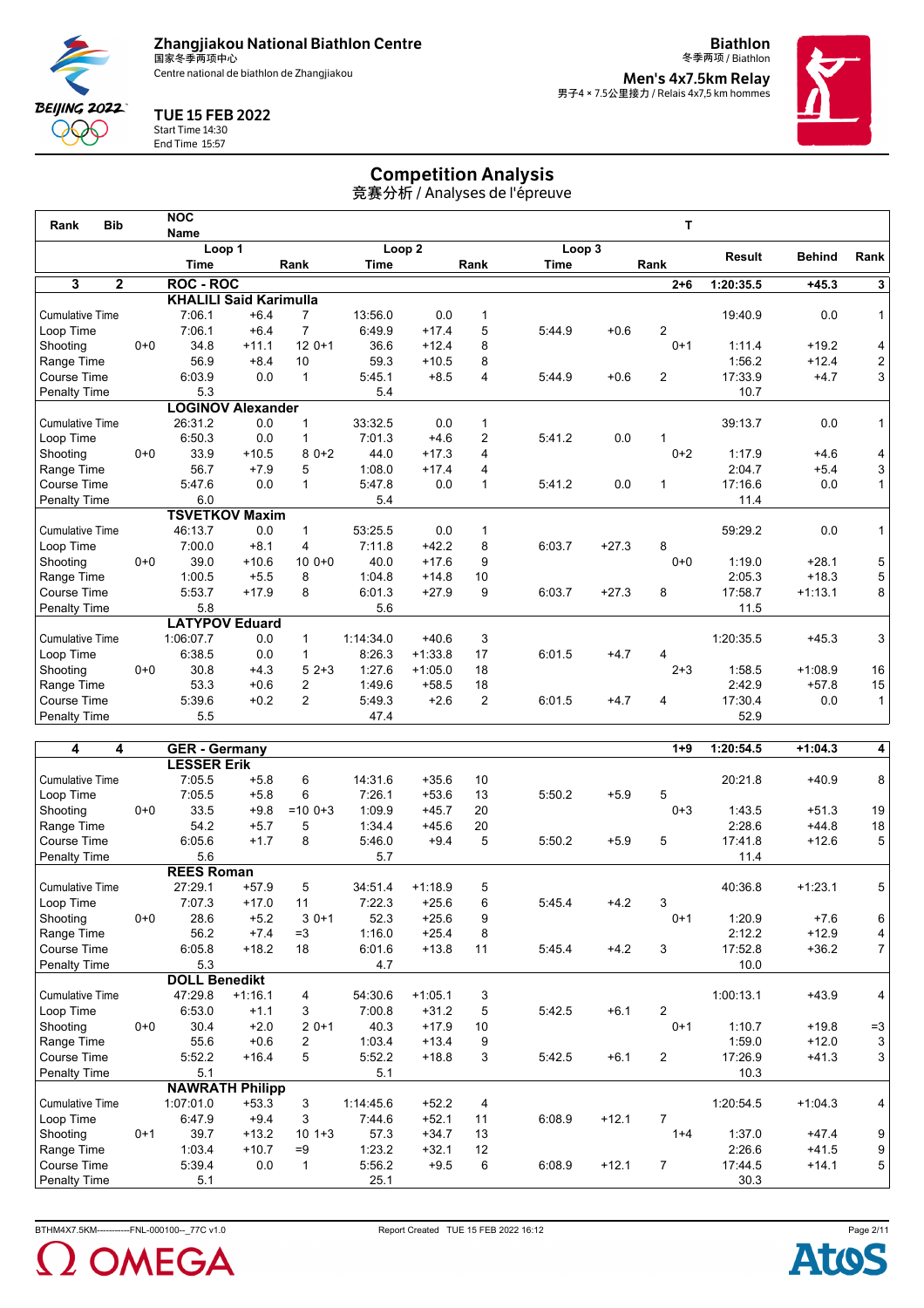

**Biathlon** 冬季两项 / Biathlon **Men's 4x7.5km Relay<br>男子4 × 7.5公里接力 / Relais 4x7,5 km hommes** 



## TUE 15 FEB 2022



Start Time 14:30 End Time 15:57

# Competition Analysis

| <b>Bib</b><br>Rank     |         | <b>NOC</b>                  |           |                |           |                   |                |             |         | т        |               |               |                |
|------------------------|---------|-----------------------------|-----------|----------------|-----------|-------------------|----------------|-------------|---------|----------|---------------|---------------|----------------|
|                        |         | <b>Name</b>                 |           |                |           |                   |                |             |         |          |               |               |                |
|                        |         | Loop 1                      |           |                |           | Loop <sub>2</sub> |                | Loop 3      |         |          | <b>Result</b> | <b>Behind</b> | Rank           |
|                        |         | <b>Time</b>                 |           | Rank           | Time      |                   | Rank           | <b>Time</b> |         | Rank     |               |               |                |
| 5<br>8                 |         | <b>SWE - Sweden</b>         |           |                |           |                   |                |             |         | $1 + 13$ | 1:21:39.6     | $+1:49.4$     | 5 <sup>1</sup> |
|                        |         | <b>FEMLING Peppe</b>        |           |                |           |                   |                |             |         |          |               |               |                |
| <b>Cumulative Time</b> |         | 7:04.8                      | $+5.1$    | 5              | 14:16.0   | $+20.0$           | 8              |             |         |          | 20:18.5       | $+37.6$       | 6              |
| Loop Time              |         | 7:04.8                      | $+5.1$    | 5              | 7:11.2    | $+38.7$           | 9              | 6:02.5      | $+18.2$ | 8        |               |               |                |
| Shooting               | $0 + 1$ | 29.9                        | $+6.2$    | $=60+3$        | 52.5      | $+28.3$           | 14             |             |         | $0 + 4$  | 1:22.5        | $+30.3$       | 13             |
| Range Time             |         | 53.9                        | $+5.4$    | 3              | 1:17.5    | $+28.7$           | $=13$          |             |         |          | 2:11.4        | $+27.6$       | 13             |
| Course Time            |         | 6:05.1                      | $+1.2$    | $=6$           | 5:48.7    | $+12.1$           | 10             | 6:02.5      | $+18.2$ | 8        | 17:56.3       | $+27.1$       | 7 <sup>1</sup> |
| <b>Penalty Time</b>    |         | 5.8                         |           |                | 5.0       |                   |                |             |         |          | 10.9          |               |                |
|                        |         | <b>NELIN Jesper</b>         |           |                |           |                   |                |             |         |          |               |               |                |
| <b>Cumulative Time</b> |         | 28:14.4                     | $+1:43.2$ | 15             | 35:28.6   | $+1:56.1$         | 11             |             |         |          | 41:20.0       | $+2:06.3$     | $=10$          |
| Loop Time              |         | 7:55.9                      | $+1:05.6$ | 21             | 7:14.2    | $+17.5$           | 4              | 5:51.4      | $+10.2$ | 6        |               |               |                |
| Shooting               | $1 + 3$ | 1:05.9                      | $+42.5$   | $210+1$        | 38.3      | $+11.6$           | $\overline{2}$ |             |         | $1 + 4$  | 1:44.2        | $+30.9$       | 14             |
| Range Time             |         | 1:31.6                      | $+42.8$   | 21             | 1:05.5    | $+14.9$           | $\overline{2}$ |             |         |          | 2:37.1        | $+37.8$       | 15             |
| Course Time            |         | 5:56.2                      | $+8.6$    | $\overline{7}$ | 6:04.1    | $+16.3$           | 13             | 5:51.4      | $+10.2$ | 6        | 17:51.7       | $+35.1$       | 6              |
| <b>Penalty Time</b>    |         | 28.1                        |           |                | 4.5       |                   |                |             |         |          | 32.6          |               |                |
|                        |         | <b>PONSILUOMA Martin</b>    |           |                |           |                   |                |             |         |          |               |               |                |
| <b>Cumulative Time</b> |         | 48:39.1                     | $+2:25.4$ | 11             | 55:34.0   | $+2:08.5$         | 9              |             |         |          | 1:01:25.0     | $+1:55.8$     | 7 <sup>1</sup> |
| Loop Time              |         | 7:19.1                      | $+27.2$   | 14             | 6:54.9    | $+25.3$           | $\overline{2}$ | 5:51.0      | $+14.6$ | 4        |               |               |                |
| Shooting               | $0 + 3$ | 1:06.6                      | $+38.2$   | $180+1$        | 35.1      | $+12.7$           | 8              |             |         | $0 + 4$  | 1:41.7        | $+50.8$       | 13             |
| Range Time             |         | 1:31.7                      | $+36.7$   | 17             | 1:01.7    | $+11.7$           | $\overline{7}$ |             |         |          | 2:33.4        | $+46.4$       | 14             |
| Course Time            |         | 5:42.2                      | $+6.4$    | 2              | 5:48.0    | $+14.6$           | 2              | 5:51.0      | $+14.6$ | 4        | 17:21.2       | $+35.6$       | 2              |
| Penalty Time           |         | 5.2                         |           |                | 5.2       |                   |                |             |         |          | 10.4          |               |                |
|                        |         | <b>SAMUELSSON Sebastian</b> |           |                |           |                   |                |             |         |          |               |               |                |
| <b>Cumulative Time</b> |         | 1:08:15.5                   | $+2:07.8$ | 6              | 1:15:08.0 | $+1:14.6$         | 5              |             |         |          | 1:21:39.6     | $+1:49.4$     | 5              |
| Loop Time              |         | 6:50.5                      | $+12.0$   | 4              | 6:52.5    | 0.0               | $\mathbf{1}$   | 6:31.6      | $+34.8$ | 14       |               |               |                |
| Shooting               | $0 + 0$ | 30.0                        | $+3.5$    | $40+1$         | 31.4      | $+8.8$            | 3              |             |         | $0+1$    | 1:01.4        | $+11.8$       | $\mathbf{2}$   |
| Range Time             |         | 54.2                        | $+1.5$    | 4              | 55.6      | $+4.5$            | 4              |             |         |          | 1:49.8        | $+4.7$        | 2              |
| Course Time            |         | 5:51.1                      | $+11.7$   | $\overline{7}$ | 5:51.6    | $+4.9$            | 3              | 6:31.6      | $+34.8$ | 14       | 18:14.3       | $+43.9$       | 10             |
| <b>Penalty Time</b>    |         | 5.1                         |           |                | 5.3       |                   |                |             |         |          | 10.4          |               |                |

| 6<br>10                |       | <b>CAN - Canada</b>  |                       |                |           |           |                |        |         | $2 + 9$ | 1:21:46.5 | $+1:56.3$ | 6              |
|------------------------|-------|----------------------|-----------------------|----------------|-----------|-----------|----------------|--------|---------|---------|-----------|-----------|----------------|
|                        |       |                      | <b>RUNNALLS Adam</b>  |                |           |           |                |        |         |         |           |           |                |
| <b>Cumulative Time</b> |       | 7:06.2               | $+6.5$                | 8              | 14:31.9   | $+35.9$   | 11             |        |         |         | 20:33.2   | $+52.3$   | 11             |
| Loop Time              |       | 7:06.2               | $+6.5$                | 8              | 7:25.7    | $+53.2$   | 11             | 6:01.3 | $+17.0$ | 6       |           |           |                |
| Shooting               | $0+1$ | 29.8                 | $+6.1$                | $51+3$         | 42.3      | $+18.1$   | 10             |        |         | $1 + 4$ | 1:12.2    | $+20.0$   | 5              |
| Range Time             |       | 54.6                 | $+6.1$                | $\overline{7}$ | 1:09.8    | $+21.0$   | 11             |        |         |         | 2:04.4    | $+20.6$   | 6              |
| <b>Course Time</b>     |       | 6:06.8               | $+2.9$                | 11             | 5:48.5    | $+11.9$   | 9              | 6:01.3 | $+17.0$ | 6       | 17:56.6   | $+27.4$   | 8              |
| <b>Penalty Time</b>    |       | 4.8                  |                       |                | 27.4      |           |                |        |         |         | 32.2      |           |                |
|                        |       | <b>GOW Christian</b> |                       |                |           |           |                |        |         |         |           |           |                |
| <b>Cumulative Time</b> |       | 27:29.6              | $+58.4$               | 6              | 35:09.6   | $+1:37.1$ | 6              |        |         |         | 41:10.0   | $+1:56.3$ | 9              |
| Loop Time              |       | 6:56.4               | $+6.1$                | 4              | 7:40.0    | $+43.3$   | 12             | 6:00.4 | $+19.2$ | 13      |           |           |                |
| Shooting               | $0+0$ | 23.8                 | $+0.4$                | $21+3$         | 50.3      | $+23.6$   | 8              |        |         | $1 + 3$ | 1:14.2    | $+0.9$    | $\frac{2}{2}$  |
| Range Time             |       | 48.8                 | 0.0                   | $\mathbf 1$    | 1:12.7    | $+22.1$   | 5              |        |         |         | 2:01.5    | $+2.2$    |                |
| <b>Course Time</b>     |       | 6:02.4               | $+14.8$               | 15             | 6:00.8    | $+13.0$   | $= 8$          | 6:00.4 | $+19.2$ | 13      | 18:03.6   | $+47.0$   | 14             |
| Penalty Time           |       | 5.2                  |                       |                | 26.4      |           |                |        |         |         | 31.6      |           |                |
|                        |       |                      | <b>BURNOTTE Jules</b> |                |           |           |                |        |         |         |           |           |                |
| <b>Cumulative Time</b> |       | 48:29.0              | $+2:15.3$             | 9              | 55:33.9   | $+2:08.4$ | 8              |        |         |         | 1:01:42.6 | $+2:13.4$ | 10             |
| Loop Time              |       | 7:19.0               | $+27.1$               | 13             | 7:04.9    | $+35.3$   | $\overline{7}$ | 6:08.7 | $+32.3$ | 10      |           |           |                |
| Shooting               | $0+2$ | 46.9                 | $+18.5$               | $120+0$        | 23.7      | $+1.3$    | $\overline{2}$ |        |         | $0+2$   | 1:10.7    | $+19.8$   | $=3$           |
| Range Time             |       | 1:11.9               | $+16.9$               | 12             | 50.0      | 0.0       | 1              |        |         |         | 2:01.9    | $+14.9$   | $\overline{4}$ |
| <b>Course Time</b>     |       | 6:01.3               | $+25.5$               | 11             | 6:09.1    | $+35.7$   | 11             | 6:08.7 | $+32.3$ | 10      | 18:19.1   | $+1:33.5$ | 11             |
| Penalty Time           |       | 5.8                  |                       |                | 5.8       |           |                |        |         |         | 11.6      |           |                |
|                        |       | <b>GOW Scott</b>     |                       |                |           |           |                |        |         |         |           |           |                |
| <b>Cumulative Time</b> |       | 1:08:39.8            | $+2:32.1$             | 8              | 1:15:38.1 | $+1:44.7$ | 6              |        |         |         | 1:21:46.5 | $+1:56.3$ | 6              |
| Loop Time              |       | 6:57.2               | $+18.7$               | 6              | 6:58.3    | $+5.8$    | 4              | 6:08.4 | $+11.6$ | 6       |           |           |                |
| Shooting               | $0+0$ | 26.9                 | $+0.4$                | $20+0$         | 22.6      | 0.0       |                |        |         | $0 + 0$ | 49.6      | 0.0       | 1              |
| Range Time             |       | 54.0                 | $+1.3$                | 3              | 51.1      | 0.0       |                |        |         |         | 1:45.1    | 0.0       | $\mathbf{1}$   |
| <b>Course Time</b>     |       | 5:58.2               | $+18.8$               | 11             | 6:01.8    | $+15.1$   | 10             | 6:08.4 | $+11.6$ | 6       | 18:08.4   | $+38.0$   | 8              |
| <b>Penalty Time</b>    |       | 5.0                  |                       |                | 5.3       |           |                |        |         |         | 10.4      |           |                |



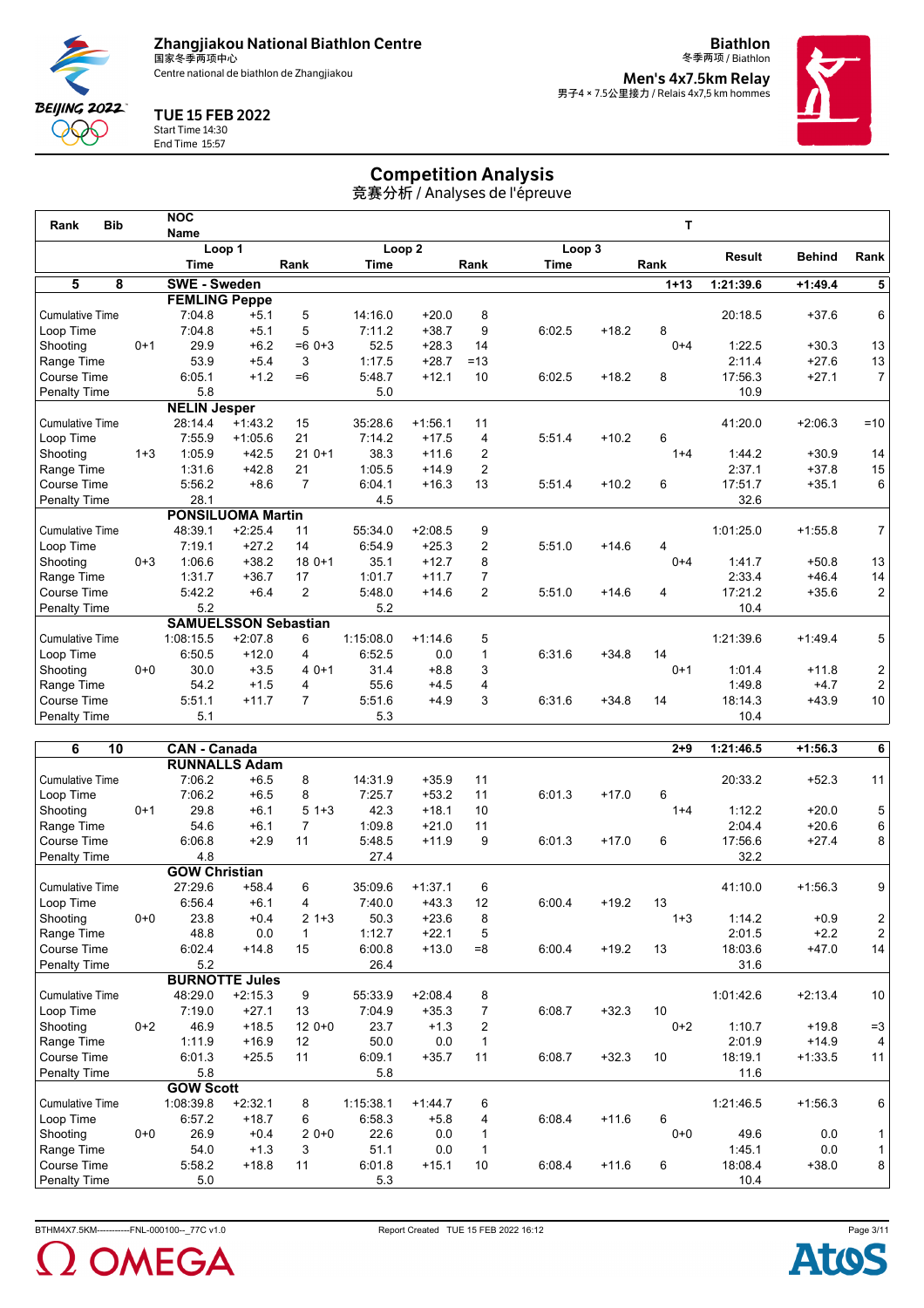

**Biathlon** 冬季两项 / Biathlon **Men's 4x7.5km Relay<br>男子4 × 7.5公里接力 / Relais 4x7,5 km hommes** 



## TUE 15 FEB 2022



Start Time 14:30

End Time 15:57

# Competition Analysis

竞赛分析 / Analyses de l'épreuve

| <b>Bib</b><br>Rank               |         | <b>NOC</b>           |                         |                |             |                   |                |        |         | T        |               |               |                |
|----------------------------------|---------|----------------------|-------------------------|----------------|-------------|-------------------|----------------|--------|---------|----------|---------------|---------------|----------------|
|                                  |         | <b>Name</b>          |                         |                |             |                   |                |        |         |          |               |               |                |
|                                  |         |                      | Loop 1                  |                |             | Loop <sub>2</sub> |                | Loop 3 |         |          | <b>Result</b> | <b>Behind</b> | Rank           |
|                                  |         | Time                 |                         | Rank           | <b>Time</b> |                   | Rank           | Time   |         | Rank     |               |               |                |
| $\overline{7}$<br>$\overline{7}$ |         | <b>ITA - Italy</b>   |                         |                |             |                   |                |        |         | $2 + 13$ | 1:21:48.8     | $+1:58.6$     | $\overline{7}$ |
|                                  |         |                      | <b>BORMOLINI Thomas</b> |                |             |                   |                |        |         |          |               |               |                |
| <b>Cumulative Time</b>           |         | 7:04.4               | $+4.7$                  | 3              | 14:08.8     | $+12.8$           | 6              |        |         |          | 20:11.8       | $+30.9$       | 4              |
| Loop Time                        |         | 7:04.4               | $+4.7$                  | 3              | 7:04.4      | $+31.9$           | $\overline{7}$ | 6:03.0 | $+18.7$ | 9        |               |               |                |
| Shooting                         | $0+0$   | 29.9                 | $+6.2$                  | $=60+2$        | 48.4        | $+24.2$           | 12             |        |         | $0+2$    | 1:18.4        | $+26.2$       | 10             |
| Range Time                       |         | 54.1                 | $+5.6$                  | 4              | 1:11.2      | $+22.4$           | 12             |        |         |          | 2:05.3        | $+21.5$       | $\overline{7}$ |
| Course Time                      |         | 6:04.4               | $+0.5$                  | 3              | 5:48.2      | $+11.6$           | $\overline{7}$ | 6:03.0 | $+18.7$ | 9        | 17:55.6       | $+26.4$       | 6              |
| <b>Penalty Time</b>              |         | 5.8                  |                         |                | 4.9         |                   |                |        |         |          | 10.8          |               |                |
|                                  |         |                      | <b>GIACOMEL Tommaso</b> |                |             |                   |                |        |         |          |               |               |                |
| <b>Cumulative Time</b>           |         | 27:10.9              | $+39.7$                 | 4              | 34:35.5     | $+1:03.0$         | 4              |        |         |          | 40:26.3       | $+1:12.6$     | 4              |
| Loop Time                        |         | 6:59.1               | $+8.8$                  | 6              | 7:24.6      | $+27.9$           | 8              | 5:50.8 | $+9.6$  | 5        |               |               |                |
| Shooting                         | $0+0$   | 35.3                 | $+11.9$                 | $100+3$        | 57.9        | $+31.2$           | 10             |        |         | $0 + 3$  | 1:33.2        | $+19.9$       | $10$           |
| Range Time                       |         | 58.6                 | $+9.8$                  | 8              | 1:21.7      | $+31.1$           | 10             |        |         |          | 2:20.3        | $+21.0$       | 7              |
| Course Time                      |         | 5:55.3               | $+7.7$                  | 6              | 5:57.6      | $+9.8$            | 5              | 5:50.8 | $+9.6$  | 5        | 17:43.7       | $+27.1$       | 3              |
| Penalty Time                     |         | 5.1                  |                         |                | 5.2         |                   |                |        |         |          | 10.4          |               |                |
|                                  |         | <b>HOFER Lukas</b>   |                         |                |             |                   |                |        |         |          |               |               |                |
| <b>Cumulative Time</b>           |         | 48:10.0              | $+1:56.3$               | $\overline{7}$ | 55:05.8     | $+1:40.3$         | 5              |        |         |          | 1:01:04.7     | $+1:35.5$     | 5              |
| Loop Time                        |         | 7:43.7               | $+51.8$                 | 18             | 6:55.8      | $+26.2$           | 3              | 5:58.9 | $+22.5$ | 5        |               |               |                |
| Shooting                         | $1 + 3$ | 1:03.2               | $+34.8$                 | $160+1$        | 32.0        | $+9.6$            | 6              |        |         | $1 + 4$  | 1:35.2        | $+44.3$       | 11             |
| Range Time                       |         | 1:27.1               | $+32.1$                 | 16             | 56.9        | $+6.9$            | 5              |        |         |          | 2:24.0        | $+37.0$       | $10\,$         |
| Course Time                      |         | 5:49.6               | $+13.8$                 | 3              | 5:53.7      | $+20.3$           | 4              | 5:58.9 | $+22.5$ | 5        | 17:42.2       | $+56.6$       | 5              |
| Penalty Time                     |         | 26.9                 |                         |                | 5.2         |                   |                |        |         |          | 32.1          |               |                |
|                                  |         |                      | <b>WINDISCH Dominik</b> |                |             |                   |                |        |         |          |               |               |                |
| <b>Cumulative Time</b>           |         | 1:08:10.5            | $+2:02.8$               | 5              | 1:15:49.4   | $+1:56.0$         | $\overline{7}$ |        |         |          | 1:21:48.8     | $+1:58.6$     | 7              |
| Loop Time                        |         | 7:05.8               | $+27.3$                 | 8              | 7:38.9      | $+46.4$           | 10             | 5:59.4 | $+2.6$  | 3        |               |               |                |
| Shooting                         | $0+1$   | 40.8                 | $+14.3$                 | $111 + 3$      | 54.7        | $+32.1$           | 12             |        |         | $1 + 4$  | 1:35.6        | $+46.0$       | 8              |
| Range Time                       |         | 1:03.4               | $+10.7$                 | $=9$           | 1:16.2      | $+25.1$           | 11             |        |         |          | 2:19.6        | $+34.5$       | $\overline{7}$ |
| Course Time                      |         | 5:57.9               | $+18.5$                 | $=9$           | 5:57.1      | $+10.4$           | 8              | 5:59.4 | $+2.6$  | 3        | 17:54.4       | $+24.0$       | 6              |
| Penalty Time                     |         | 4.5                  |                         |                | 25.6        |                   |                |        |         |          | 30.1          |               |                |
|                                  |         |                      |                         |                |             |                   |                |        |         |          |               |               |                |
| 5<br>8                           |         | <b>BLR - Belarus</b> |                         |                |             |                   |                |        |         | $2 + 11$ | 1:21:49.2     | $+1:59.0$     | 8              |
|                                  |         |                      | <b>LABASTAU Mikita</b>  |                |             |                   |                |        |         |          |               |               |                |

| 8<br>5                 |         | <b>BLR - Belarus</b> |                         |                |           |           |                |        |         | $2 + 11$       | 1:21:49.2 | $+1:59.0$ | 8              |
|------------------------|---------|----------------------|-------------------------|----------------|-----------|-----------|----------------|--------|---------|----------------|-----------|-----------|----------------|
|                        |         |                      | <b>LABASTAU Mikita</b>  |                |           |           |                |        |         |                |           |           |                |
| <b>Cumulative Time</b> |         | 7:16.6               | $+16.9$                 | 14             | 13:57.5   | $+1.5$    | 3              |        |         |                | 19:41.8   | $+0.9$    | $\overline{c}$ |
| Loop Time              |         | 7:16.6               | $+16.9$                 | 14             | 6:40.9    | $+8.4$    | $\overline{2}$ | 5:44.3 | 0.0     |                |           |           |                |
| Shooting               | $0 + 2$ | 44.7                 | $+21.0$                 | $150+1$        | 29.6      | $+5.4$    | 5              |        |         | $0 + 3$        | 1:14.3    | $+22.1$   | $=6$           |
| Range Time             |         | 1:06.8               | $+18.3$                 | 15             | 56.0      | $+7.2$    | 5              |        |         |                | 2:02.8    | $+19.0$   | 5              |
| Course Time            |         | 6:04.9               | $+1.0$                  | 5              | 5:40.0    | $+3.4$    | 2              | 5:44.3 | 0.0     |                | 17:29.2   | 0.0       | $\mathbf{1}$   |
| <b>Penalty Time</b>    |         | 4.8                  |                         |                | 4.8       |           |                |        |         |                | 9.6       |           |                |
|                        |         |                      | <b>LAZOUSKI Dzmitry</b> |                |           |           |                |        |         |                |           |           |                |
| <b>Cumulative Time</b> |         | 26:46.7              | $+15.5$                 | $\overline{2}$ | 34:31.9   | $+59.4$   | 3              |        |         |                | 40:25.7   | $+1:12.0$ | 3              |
| Loop Time              |         | 7:04.9               | $+14.6$                 | 9              | 7:45.2    | $+48.5$   | 14             | 5:53.8 | $+12.6$ |                |           |           |                |
| Shooting               | $0 + 0$ | 35.5                 | $+12.1$                 | $110+2$        | 1:07.8    | $+41.1$   | 14             |        |         | $0+2$          | 1:43.4    | $+30.1$   | 13             |
| Range Time             |         | 1:00.3               | $+11.5$                 | 10             | 1:31.4    | $+40.8$   | 12             |        |         |                | 2:31.7    | $+32.4$   | $12$           |
| Course Time            |         | 5:58.5               | $+10.9$                 | 10             | 6:07.6    | $+19.8$   | 16             | 5:53.8 | $+12.6$ | $\overline{7}$ | 17:59.9   | $+43.3$   | 11             |
| <b>Penalty Time</b>    |         | 6.1                  |                         |                | 6.2       |           |                |        |         |                | 12.3      |           |                |
|                        |         |                      | <b>VARABEI Maksim</b>   |                |           |           |                |        |         |                |           |           |                |
| <b>Cumulative Time</b> |         | 47:17.6              | $+1:03.9$               | 3              | 55:40.2   | $+2:14.7$ | 10             |        |         |                | 1:01:39.5 | $+2:10.3$ | 9              |
| Loop Time              |         | 6:51.9               | 0.0                     |                | 8:22.6    | $+1:53.0$ | 19             | 5:59.3 | $+22.9$ | 6              |           |           |                |
| Shooting               | $0 + 0$ | 33.4                 | $+5.0$                  | $72+3$         | 1:10.8    | $+48.4$   | 20             |        |         | $2 + 3$        | 1:44.2    | $+53.3$   | 16             |
| Range Time             |         | 56.9                 | $+1.9$                  | 3              | 1:34.9    | $+44.9$   | 19             |        |         |                | 2:31.8    | $+44.8$   | $12\,$         |
| Course Time            |         | 5:49.8               | $+14.0$                 | 4              | 5:59.6    | $+26.2$   | 8              | 5:59.3 | $+22.9$ | 6              | 17:48.7   | $+1:03.1$ | 6              |
| <b>Penalty Time</b>    |         | 5.2                  |                         |                | 48.0      |           |                |        |         |                | 53.3      |           |                |
|                        |         | <b>SMOLSKI Anton</b> |                         |                |           |           |                |        |         |                |           |           |                |
| <b>Cumulative Time</b> |         | 1:08:55.4            | $+2:47.7$               | 9              | 1:15:50.7 | $+1:57.3$ | 8              |        |         |                | 1:21:49.2 | $+1:59.0$ | 8              |
| Loop Time              |         | 7:15.9               | $+37.4$                 | 11             | 6:55.3    | $+2.8$    | $\overline{2}$ | 5:58.5 | $+1.7$  | 2              |           |           |                |
| Shooting               | $0 + 3$ | 59.6                 | $+33.1$                 | $150+0$        | 28.1      | $+5.5$    | $\overline{2}$ |        |         | $0 + 3$        | 1:27.8    | $+38.2$   | 6              |
| Range Time             |         | 1:25.1               | $+32.4$                 | 15             | 54.2      | $+3.1$    | 3              |        |         |                | 2:19.3    | $+34.2$   | 6              |
| <b>Course Time</b>     |         | 5:45.6               | $+6.2$                  | 5              | 5:55.9    | $+9.2$    | 5              | 5:58.5 | $+1.7$  | $\overline{2}$ | 17:40.0   | $+9.6$    | 4              |
| <b>Penalty Time</b>    |         | 5.2                  |                         |                | 5.2       |           |                |        |         |                | 10.5      |           |                |



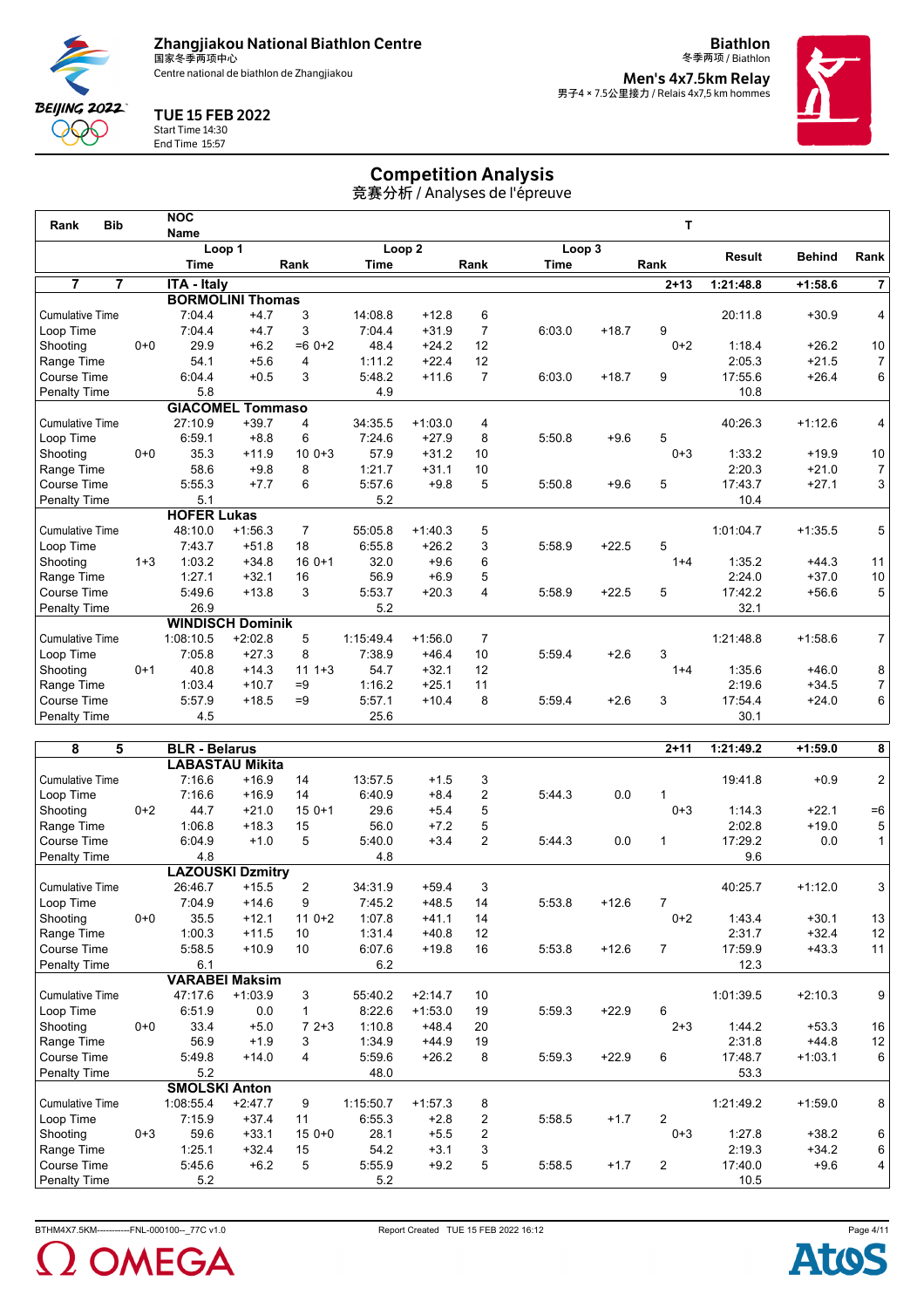Centre national de biathlon de Zhangjiakou

**Biathlon** 冬季两项 / Biathlon **Men's 4x7.5km Relay<br>男子4 × 7.5公里接力 / Relais 4x7,5 km hommes** 



## TUE 15 FEB 2022



Start Time 14:30

End Time 15:57

# Competition Analysis

| <b>Bib</b><br>Rank     |         | <b>NOC</b>           |                          |                         |           |                   |      |        |         | т              |               |               |                |
|------------------------|---------|----------------------|--------------------------|-------------------------|-----------|-------------------|------|--------|---------|----------------|---------------|---------------|----------------|
|                        |         | <b>Name</b>          |                          |                         |           |                   |      |        |         |                |               |               |                |
|                        |         |                      | Loop 1                   |                         |           | Loop <sub>2</sub> |      | Loop 3 |         |                | <b>Result</b> | <b>Behind</b> | Rank           |
|                        |         | Time                 |                          | Rank                    | Time      |                   | Rank | Time   |         | Rank           |               |               |                |
| 9<br>6                 |         | <b>UKR - Ukraine</b> |                          |                         |           |                   |      |        |         | $4 + 12$       | 1:23:31.5     | $+3:41.3$     | 9              |
|                        |         |                      | <b>TSYMBAL Bogdan</b>    |                         |           |                   |      |        |         |                |               |               |                |
| <b>Cumulative Time</b> |         | 7:10.5               | $+10.8$                  | 11                      | 13:57.4   | $+1.4$            | 2    |        |         |                | 20:22.9       | $+42.0$       | 9              |
| Loop Time              |         | 7:10.5               | $+10.8$                  | 11                      | 6:46.9    | $+14.4$           | 4    | 6:25.5 | $+41.2$ | 16             |               |               |                |
| Shooting               | $0 + 1$ | 36.8                 | $+13.1$                  | $140+1$                 | 30.5      | $+6.3$            | 6    |        |         | $0+2$          | 1:07.4        | $+15.2$       | 3              |
| Range Time             |         | 59.9                 | $+11.4$                  | 12                      | 57.6      | $+8.8$            | 6    |        |         |                | 1:57.5        | $+13.7$       | 3              |
| Course Time            |         | 6:05.1               | $+1.2$                   | $=6$                    | 5:43.6    | $+7.0$            | 3    | 6:25.5 | $+41.2$ | 16             | 18:14.2       | $+45.0$       | 11             |
| <b>Penalty Time</b>    |         | 5.5                  |                          |                         | 5.6       |                   |      |        |         |                | 11.2          |               |                |
|                        |         | <b>PRYMA Artem</b>   |                          |                         |           |                   |      |        |         |                |               |               |                |
| <b>Cumulative Time</b> |         | 27:35.3              | $+1:04.1$                | 10                      | 35:31.6   | $+1:59.1$         | 12   |        |         |                | 41:28.3       | $+2:14.6$     | 12             |
| Loop Time              |         | 7:12.4               | $+22.1$                  | 13                      | 7:56.3    | $+59.6$           | 16   | 5:56.7 | $+15.5$ | 10             |               |               |                |
| Shooting               | $0 + 1$ | 34.2                 | $+10.8$                  | $9 + 3$                 | 1:10.0    | $+43.3$           | 18   |        |         | $1 + 4$        | 1:44.3        | $+31.0$       | 15             |
| Range Time             |         | 1:02.1               | $+13.3$                  | 11                      | 1:34.3    | $+43.7$           | 17   |        |         |                | 2:36.4        | $+37.1$       | 14             |
| Course Time            |         | 6:05.2               | $+17.6$                  | 17                      | 5:56.4    | $+8.6$            | 4    | 5:56.7 | $+15.5$ | 10             | 17:58.3       | $+41.7$       | 10             |
| Penalty Time           |         | 5.0                  |                          |                         | 25.5      |                   |      |        |         |                | 30.5          |               |                |
|                        |         |                      | <b>DUDCHENKO Anton</b>   |                         |           |                   |      |        |         |                |               |               |                |
| <b>Cumulative Time</b> |         | 48:33.6              | $+2:19.9$                | 10                      | 56:17.1   | $+2:51.6$         | 11   |        |         |                | 1:02:18.2     | $+2:49.0$     | 11             |
| Loop Time              |         | 7:05.3               | $+13.4$                  | $\overline{7}$          | 7:43.5    | $+1:13.9$         | 12   | 6:01.1 | $+24.7$ | $\overline{7}$ |               |               |                |
| Shooting               | $0 + 0$ | 30.6                 | $+2.2$                   | $3 + 3$                 | 56.6      | $+34.2$           | 17   |        |         | $1 + 3$        | 1:27.3        | $+36.4$       | $\overline{7}$ |
| Range Time             |         | 57.3                 | $+2.3$                   | 4                       | 1:22.8    | $+32.8$           | 15   |        |         |                | 2:20.1        | $+33.1$       | 9              |
| Course Time            |         | 6:02.5               | $+26.7$                  | 13                      | 5:54.0    | $+20.6$           | 5    | 6:01.1 | $+24.7$ | $\overline{7}$ | 17:57.6       | $+1:12.0$     | 7              |
| <b>Penalty Time</b>    |         | 5.5                  |                          |                         | 26.7      |                   |      |        |         |                | 32.2          |               |                |
|                        |         |                      | <b>PIDRUCHNYI Dmytro</b> |                         |           |                   |      |        |         |                |               |               |                |
| <b>Cumulative Time</b> |         | 1:09:10.7            | $+3:03.0$                | 10                      | 1:17:10.9 | $+3:17.5$         | 9    |        |         |                | 1:23:31.5     | $+3:41.3$     | 9              |
| Loop Time              |         | 6:52.5               | $+14.0$                  | 5                       | 8:00.2    | $+1:07.7$         | 14   | 6:20.6 | $+23.8$ | 11             |               |               |                |
| Shooting               | $0 + 0$ | 26.5                 | 0.0                      | $2 + 3$<br>$\mathbf{1}$ | 48.7      | $+26.1$           | 9    |        |         | $2 + 3$        | 1:15.3        | $+25.7$       | 4              |
| Range Time             |         | 52.7                 | 0.0                      | $\mathbf{1}$            | 1:15.8    | $+24.7$           | 10   |        |         |                | 2:08.5        | $+23.4$       | 4              |
| Course Time            |         | 5:54.5               | $+15.1$                  | 8                       | 5:53.9    | $+7.2$            | 4    | 6:20.6 | $+23.8$ | 11             | 18:09.0       | $+38.6$       | 9 <sup>°</sup> |
| <b>Penalty Time</b>    |         | 5.2                  |                          |                         | 50.4      |                   |      |        |         |                | 55.7          |               |                |
|                        |         |                      |                          |                         |           |                   |      |        |         |                |               |               |                |

| 10<br>14               |         | <b>AUT - Austria</b> |                        |                |           |           |    |        |         | $2 + 8$        | 1:23:31.9 | $+3:41.7$ | 10                                    |
|------------------------|---------|----------------------|------------------------|----------------|-----------|-----------|----|--------|---------|----------------|-----------|-----------|---------------------------------------|
|                        |         | <b>KOMATZ David</b>  |                        |                |           |           |    |        |         |                |           |           |                                       |
| <b>Cumulative Time</b> |         | 7:25.3               | $+25.6$                | 16             | 14:32.2   | $+36.2$   | 12 |        |         |                | 20:34.2   | $+53.3$   | 12                                    |
| Loop Time              |         | 7:25.3               | $+25.6$                | 16             | 7:06.9    | $+34.4$   | 8  | 6:02.0 | $+17.7$ |                |           |           |                                       |
| Shooting               | $0+2$   | 45.5                 | $+21.8$                | $160++0$       | 28.9      | $+4.7$    | 4  |        |         | $0+2$          | 1:14.5    | $+22.3$   | $\bf 8$                               |
| Range Time             |         | 1:14.1               | $+25.6$                | 17             | 54.7      | $+5.9$    | 4  |        |         |                | 2:08.8    | $+25.0$   | $10$                                  |
| Course Time            |         | 6:06.9               | $+3.0$                 | 12             | 6:07.3    | $+30.7$   | 16 | 6:02.0 | $+17.7$ | $\overline{7}$ | 18:16.2   | $+47.0$   | 12                                    |
| Penalty Time           |         | 4.3                  |                        |                | 4.8       |           |    |        |         |                | 9.1       |           |                                       |
|                        |         | <b>EDER Simon</b>    |                        |                |           |           |    |        |         |                |           |           |                                       |
| <b>Cumulative Time</b> |         | 27:30.3              | $+59.1$                | $\overline{7}$ | 35:11.1   | $+1:38.6$ | 8  |        |         |                | 41:07.4   | $+1:53.7$ | 8                                     |
| Loop Time              |         | 6:56.1               | $+5.8$                 | 3              | 7:40.8    | $+44.1$   | 13 | 5:56.3 | $+15.1$ | 9              |           |           |                                       |
| Shooting               | $0 + 0$ | 23.4                 | 0.0                    | $10+2$         | 1:05.0    | $+38.3$   | 13 |        |         | $0+2$          | 1:28.4    | $+15.1$   | 8                                     |
| Range Time             |         | 48.9                 | $+0.1$                 | 2              | 1:32.9    | $+42.3$   | 14 |        |         |                | 2:21.8    | $+22.5$   | $10$                                  |
| Course Time            |         | 6:01.8               | $+14.2$                | 14             | 6:02.8    | $+15.0$   | 12 | 5:56.3 | $+15.1$ | 9              | 18:00.9   | $+44.3$   | 12                                    |
| <b>Penalty Time</b>    |         | 5.4                  |                        |                | 5.1       |           |    |        |         |                | 10.5      |           |                                       |
|                        |         | <b>LEITNER Felix</b> |                        |                |           |           |    |        |         |                |           |           |                                       |
| <b>Cumulative Time</b> |         | 48:07.8              | $+1:54.1$              | 6              | 55:07.8   | $+1:42.3$ | 6  |        |         |                | 1:01:18.3 | $+1:49.1$ | 6                                     |
| Loop Time              |         | 7:00.4               | $+8.5$                 | 5              | 7:00.0    | $+30.4$   | 4  | 6:10.5 | $+34.1$ | 12             |           |           |                                       |
| Shooting               | $0 + 0$ | 32.9                 | $+4.5$                 | $60+0$         | 29.2      | $+6.8$    | 3  |        |         | $0 + 0$        | 1:02.2    | $+11.3$   | $\begin{array}{c} 2 \\ 2 \end{array}$ |
| Range Time             |         | 59.7                 | $+4.7$                 | $=6$           | 57.9      | $+7.9$    | 6  |        |         |                | 1:57.6    | $+10.6$   |                                       |
| Course Time            |         | 5:55.1               | $+19.3$                | 9              | 5:56.4    | $+23.0$   | 6  | 6:10.5 | $+34.1$ | 12             | 18:02.0   | $+1:16.4$ | $\boldsymbol{9}$                      |
| <b>Penalty Time</b>    |         | 5.6                  |                        |                | 5.6       |           |    |        |         |                | 11.2      |           |                                       |
|                        |         |                      | <b>LEMMERER Harald</b> |                |           |           |    |        |         |                |           |           |                                       |
| <b>Cumulative Time</b> |         | 1:08:27.6            | $+2:19.9$              | $\overline{7}$ | 1:17:12.9 | $+3:19.5$ | 10 |        |         |                | 1:23:31.9 | $+3:41.7$ | 10                                    |
| Loop Time              |         | 7:09.3               | $+30.8$                | 10             | 8:45.3    | $+1:52.8$ | 18 | 6:19.0 | $+22.2$ | 9              |           |           |                                       |
| Shooting               | $0+1$   | 38.2                 | $+11.7$                | $92+3$         | 1:15.7    | $+53.1$   | 17 |        |         | $2 + 4$        | 1:54.0    | $+1:04.4$ | 15                                    |
| Range Time             |         | 1:05.9               | $+13.2$                | 11             | 1:41.6    | $+50.5$   | 17 |        |         |                | 2:47.5    | $+1:02.4$ | $16\,$                                |
| Course Time            |         | 5:57.9               | $+18.5$                | $=9$           | 6:13.5    | $+26.8$   | 14 | 6:19.0 | $+22.2$ | 9              | 18:30.4   | $+1:00.0$ | 11                                    |
| <b>Penalty Time</b>    |         | 5.5                  |                        |                | 50.1      |           |    |        |         |                | 55.6      |           |                                       |



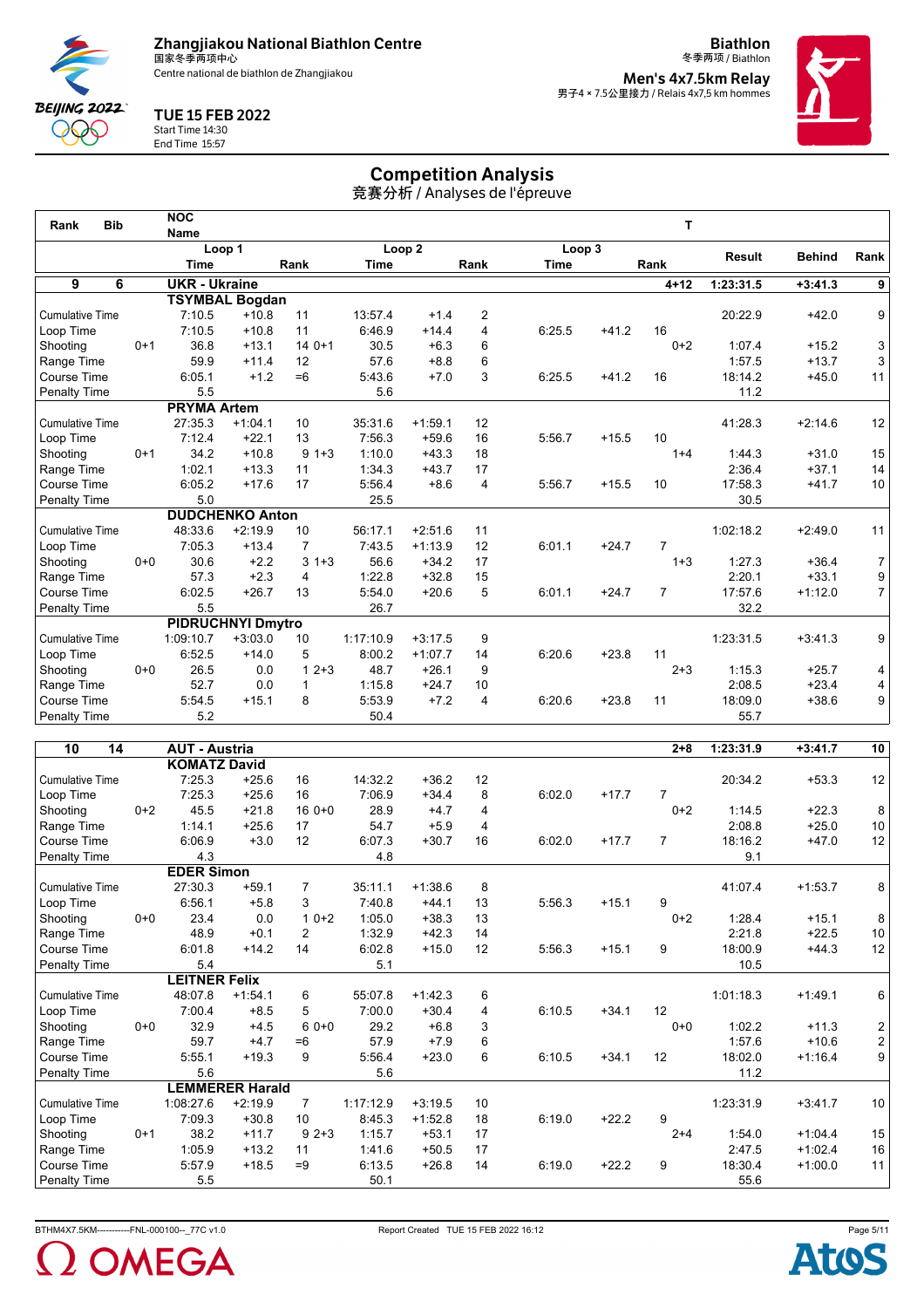Centre national de biathlon de Zhangjiakou

**Biathlon** 冬季两项 / Biathlon **Men's 4x7.5km Relay<br>男子4 × 7.5公里接力 / Relais 4x7,5 km hommes** 



## TUE 15 FEB 2022

**BEIJING 2022** QQQ End Time 15:57

# Start Time 14:30

Competition Analysis

|                        |                 |                           |           |                |             |                   |                | Competition Analysis<br>竞赛分析 / Analyses de l'épreuve |         |              |               |               |                 |
|------------------------|-----------------|---------------------------|-----------|----------------|-------------|-------------------|----------------|------------------------------------------------------|---------|--------------|---------------|---------------|-----------------|
| <b>Bib</b><br>Rank     |                 | <b>NOC</b><br><b>Name</b> |           |                |             |                   |                |                                                      |         | $\mathbf{T}$ |               |               |                 |
|                        |                 |                           | Loop 1    |                |             | Loop <sub>2</sub> |                | Loop 3                                               |         |              |               |               |                 |
|                        |                 | <b>Time</b>               |           | Rank           | <b>Time</b> |                   | Rank           | <b>Time</b>                                          |         | Rank         | <b>Result</b> | <b>Behind</b> | Rank            |
| $\overline{11}$        | $\overline{11}$ | SLO - Slovenia            |           |                |             |                   |                |                                                      |         | $0 + 10$     | 1:24:09.6     | $+4:19.4$     | $\overline{11}$ |
|                        |                 | <b>DOVZAN Miha</b>        |           |                |             |                   |                |                                                      |         |              |               |               |                 |
| <b>Cumulative Time</b> |                 | 7:08.6                    | $+8.9$    | 9              | 14:09.7     | $+13.7$           | $\overline{7}$ |                                                      |         |              | 20:23.6       | $+42.7$       | 10              |
| Loop Time              |                 | 7:08.6                    | $+8.9$    | 9              | 7:01.1      | $+28.6$           | 6              | 6:13.9                                               | $+29.6$ | 12           |               |               |                 |
| Shooting               | $0 + 1$         | 28.0                      | $+4.3$    | $30+0$         | 24.2        | 0.0               | $\mathbf{1}$   |                                                      |         | $0+1$        | 52.2          | 0.0           | 1               |
| Range Time             |                 | 55.0                      | $+6.5$    | 8              | 48.8        | 0.0               | $\mathbf{1}$   |                                                      |         |              | 1:43.8        | 0.0           | $\mathbf{1}$    |
| Course Time            |                 | 6:08.3                    | $+4.4$    | 15             | 6:07.0      | $+30.4$           | 15             | 6:13.9                                               | $+29.6$ | 12           | 18:29.2       | $+1:00.0$     | 13              |
| Penalty Time           |                 | 5.3                       |           |                | 5.2         |                   |                |                                                      |         |              | 10.6          |               |                 |
|                        |                 | <b>FAK Jakov</b>          |           |                |             |                   |                |                                                      |         |              |               |               |                 |
| <b>Cumulative Time</b> |                 | 27:37.9                   | $+1:06.7$ | 11             | 35:12.8     | $+1:40.3$         | 9              |                                                      |         |              | 41:06.7       | $+1:53.0$     | $\overline{7}$  |
| Loop Time              |                 | 7:14.3                    | $+24.0$   | 15             | 7:34.9      | $+38.2$           | 10             | 5:53.9                                               | $+12.7$ | 8            |               |               |                 |
| Shooting               | $0 + 1$         | 38.6                      | $+15.2$   | $130+3$        | 1:09.9      | $+43.2$           | 17             |                                                      |         | $0 + 4$      | 1:48.5        | $+35.2$       | 16              |
| Range Time             |                 | 1:04.8                    | $+16.0$   | 13             | 1:35.7      | $+45.1$           | 19             |                                                      |         |              | 2:40.5        | $+41.2$       | 16              |
| <b>Course Time</b>     |                 | 6:04.9                    | $+17.3$   | 16             | 5:54.3      | $+6.5$            | 3              | 5:53.9                                               | $+12.7$ | 8            | 17:53.1       | $+36.5$       | 8               |
| Penalty Time           |                 | 4.5                       |           |                | 4.8         |                   |                |                                                      |         |              | 9.4           |               |                 |
|                        |                 | <b>PLANKO Lovro</b>       |           |                |             |                   |                |                                                      |         |              |               |               |                 |
| <b>Cumulative Time</b> |                 | 48:42.0                   | $+2:28.3$ | 12             | 56:30.1     | $+3:04.6$         | 12             |                                                      |         |              | 1:02:40.4     | $+3:11.2$     | 12              |
| Loop Time              |                 | 7:35.3                    | $+43.4$   | 17             | 7:48.1      | $+1:18.5$         | 14             | 6:10.3                                               | $+33.9$ | 11           |               |               |                 |
| Shooting               | $0+2$           | 1:07.2                    | $+38.8$   | $190+1$        | 53.1        | $+30.7$           | 14             |                                                      |         | $0 + 3$      | 2:00.3        | $+1:09.4$     | 19              |
| Range Time             |                 | 1:33.5                    | $+38.5$   | 18             | 1:20.4      | $+30.4$           | 14             |                                                      |         |              | 2:53.9        | $+1:06.9$     | 20              |
| <b>Course Time</b>     |                 | 5:56.4                    | $+20.6$   | 10             | 6:22.6      | $+49.2$           | 19             | 6:10.3                                               | $+33.9$ | 11           | 18:29.3       | $+1:43.7$     | $=13$           |
| Penalty Time           |                 | 5.3                       |           |                | 5.0         |                   |                |                                                      |         |              | 10.4          |               |                 |
|                        |                 | <b>TRSAN Rok</b>          |           |                |             |                   |                |                                                      |         |              |               |               |                 |
| <b>Cumulative Time</b> |                 | 1:10:03.0                 | $+3:55.3$ | 12             | 1:17:41.3   | $+3:47.9$         | 12             |                                                      |         |              | 1:24:09.6     | $+4:19.4$     | 11              |
| Loop Time              |                 | 7:22.6                    | $+44.1$   | 13             | 7:38.3      | $+45.8$           | 9              | 6:28.3                                               | $+31.5$ | 12           |               |               |                 |
| Shooting               | $0 + 0$         | 33.8                      | $+7.3$    | $80+2$         | 42.9        | $+20.3$           | 5              |                                                      |         | $0 + 2$      | 1:16.8        | $+27.2$       | 5               |
| Range Time             |                 | 1:01.0                    | $+8.3$    | $\overline{7}$ | 1:11.3      | $+20.2$           | $\overline{7}$ |                                                      |         |              | 2:12.3        | $+27.2$       | 5               |
| <b>Course Time</b>     |                 | 6:15.7                    | $+36.3$   | 18             | 6:21.3      | $+34.6$           | 17             | 6:28.3                                               | $+31.5$ | 12           | 19:05.3       | $+1:34.9$     | 17              |
| <b>Penalty Time</b>    |                 | 5.9                       |           |                | 5.7         |                   |                |                                                      |         |              | 11.6          |               |                 |
|                        |                 |                           |           |                |             |                   |                |                                                      |         |              |               |               |                 |

| 12<br>9                |         | <b>SUI - Switzerland</b> |                          |                |           |           |                |        |         | $1 + 8$ | 1:24:12.3 | $+4:22.1$ | 12    |
|------------------------|---------|--------------------------|--------------------------|----------------|-----------|-----------|----------------|--------|---------|---------|-----------|-----------|-------|
|                        |         |                          | <b>STALDER Sebastian</b> |                |           |           |                |        |         |         |           |           |       |
| <b>Cumulative Time</b> |         | 6:59.7                   | 0.0                      | 1              | 14:25.5   | $+29.5$   | 9              |        |         |         | 20:58.0   | $+1:17.1$ | 14    |
| Loop Time              |         | 6:59.7                   | 0.0                      |                | 7:25.8    | $+53.3$   | 12             | 6:32.5 | $+48.2$ | 17      |           |           |       |
| Shooting               | $0+0$   | 23.7                     | 0.0                      | $10+0$         | 50.6      | $+26.4$   | 13             |        |         | $0 + 0$ | 1:14.3    | $+22.1$   | $=6$  |
| Range Time             |         | 48.5                     | 0.0                      | 1              | 1:18.5    | $+29.7$   | 15             |        |         |         | 2:07.0    | $+23.2$   | 8     |
| Course Time            |         | 6:06.2                   | $+2.3$                   | 9              | 6:01.7    | $+25.1$   | 13             | 6:32.5 | $+48.2$ | 17      | 18:40.4   | $+1:11.2$ | 16    |
| Penalty Time           |         | 5.0                      |                          |                | 5.6       |           |                |        |         |         | 10.6      |           |       |
|                        |         |                          | <b>WEGER Benjamin</b>    |                |           |           |                |        |         |         |           |           |       |
| <b>Cumulative Time</b> |         | 28:02.5                  | $+1:31.3$                | 13             | 35:22.4   | $+1:49.9$ | 10             |        |         |         | 41:20.0   | $+2:06.3$ | $=10$ |
| Loop Time              |         | 7:04.5                   | $+14.2$                  | 8              | 7:19.9    | $+23.2$   | 5              | 5:57.6 | $+16.4$ | 11      |           |           |       |
| Shooting               | $0 + 1$ | 43.9                     | $+20.5$                  | $150+1$        | 45.1      | $+18.4$   | 5              |        |         | $0+2$   | 1:29.1    | $+15.8$   | 9     |
| Range Time             |         | 1:08.2                   | $+19.4$                  | 15             | 1:13.3    | $+22.7$   | 6              |        |         |         | 2:21.5    | $+22.2$   | 9     |
| Course Time            |         | 5:51.0                   | $+3.4$                   | $\overline{2}$ | 6:01.2    | $+13.4$   | 10             | 5:57.6 | $+16.4$ | 11      | 17:49.8   | $+33.2$   | 4     |
| <b>Penalty Time</b>    |         | 5.3                      |                          |                | 5.4       |           |                |        |         |         | 10.7      |           |       |
|                        |         |                          | <b>HARTWEG Niklas</b>    |                |           |           |                |        |         |         |           |           |       |
| <b>Cumulative Time</b> |         | 48:12.9                  | $+1:59.2$                | 8              | 55:15.7   | $+1:50.2$ | $\overline{7}$ |        |         |         | 1:01:30.0 | $+2:00.8$ | 8     |
| Loop Time              |         | 6:52.9                   | $+1.0$                   | $\overline{2}$ | 7:02.8    | $+33.2$   | 6              | 6:14.3 | $+37.9$ | 14      |           |           |       |
| Shooting               | $0 + 0$ | 28.4                     | 0.0                      | $10+0$         | 22.4      | 0.0       |                |        |         | $0 + 0$ | 50.9      | 0.0       |       |
| Range Time             |         | 55.0                     | 0.0                      | 1              | 52.0      | $+2.0$    | 3              |        |         |         | 1:47.0    | 0.0       |       |
| Course Time            |         | 5:52.6                   | $+16.8$                  | 6              | 6:04.3    | $+30.9$   | 10             | 6:14.3 | $+37.9$ | 14      | 18:11.2   | $+1:25.6$ | 10    |
| Penalty Time           |         | 5.3                      |                          |                | 6.4       |           |                |        |         |         | 11.7      |           |       |
|                        |         |                          | <b>BURKHALTER Joscha</b> |                |           |           |                |        |         |         |           |           |       |
| <b>Cumulative Time</b> |         | 1:09:29.3                | $+3:21.6$                | 11             | 1:17:24.1 | $+3:30.7$ | 11             |        |         |         | 1:24:12.3 | $+4:22.1$ | 12    |
| Loop Time              |         | 7:59.3                   | $+1:20.8$                | 17             | 7:54.8    | $+1:02.3$ | 13             | 6:48.2 | $+51.4$ | 17      |           |           |       |
| Shooting               | $1 + 3$ | 1:09.5                   | $+43.0$                  | $180+3$        | 1:08.2    | $+45.6$   | 15             |        |         | $1 + 6$ | 2:17.8    | $+1:28.2$ | 18    |
| Range Time             |         | 1:34.4                   | $+41.7$                  | 17             | 1:35.5    | $+44.4$   | 15             |        |         |         | 3:09.9    | $+1:24.8$ | 18    |
| Course Time            |         | 5:58.7                   | $+19.3$                  | 12             | 6:14.0    | $+27.3$   | 15             | 6:48.2 | $+51.4$ | 17      | 19:00.9   | $+1:30.5$ | 13    |
| <b>Penalty Time</b>    |         | 26.1                     |                          |                | 5.3       |           |                |        |         |         | 31.4      |           |       |



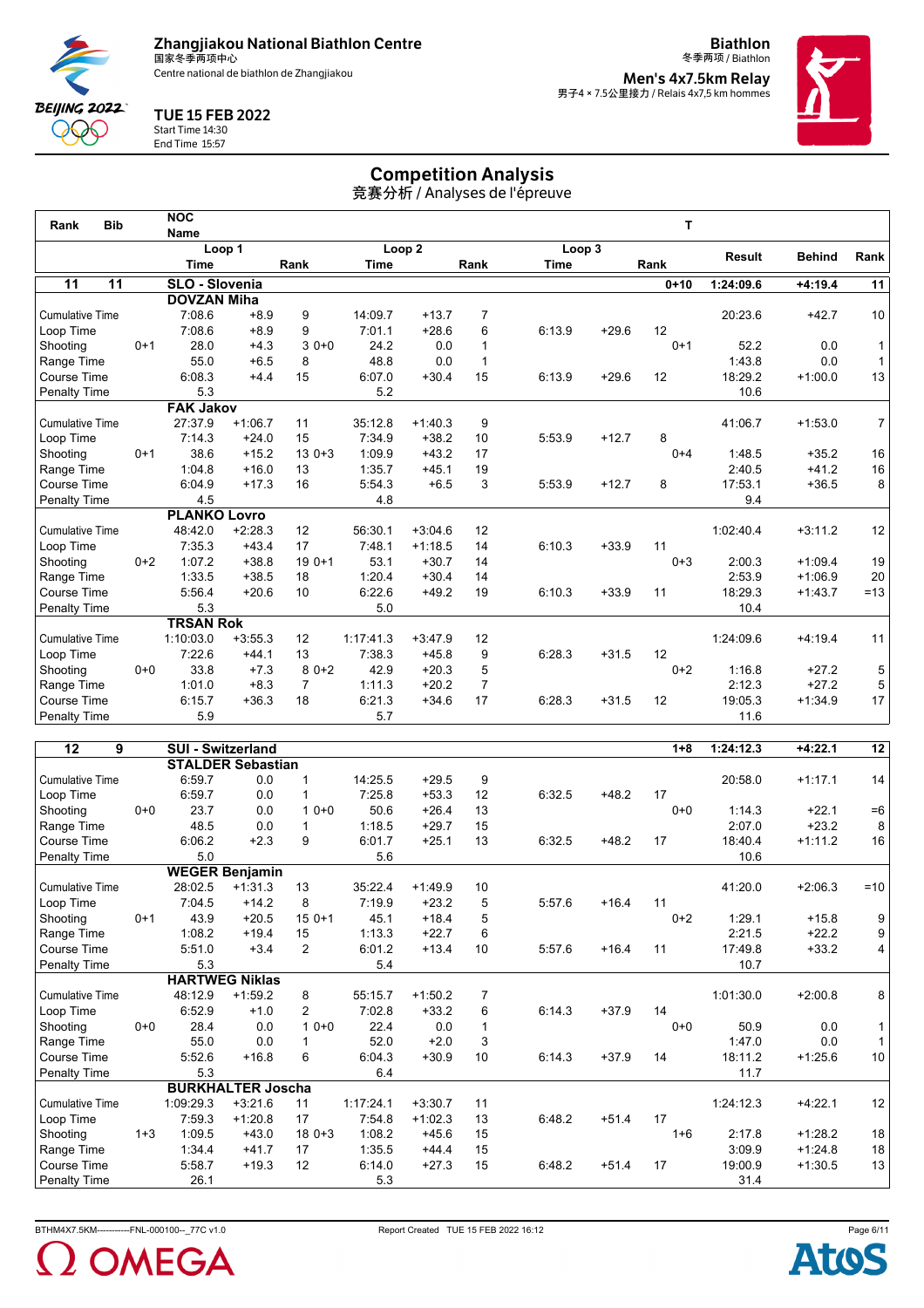Centre national de biathlon de Zhangjiakou

**Biathlon** 冬季两项 / Biathlon **Men's 4x7.5km Relay<br>男子4 × 7.5公里接力 / Relais 4x7,5 km hommes** 



## TUE 15 FEB 2022



Start Time 14:30 End Time 15:57

# Competition Analysis

竞赛分析 / Analyses de l'épreuve

| Loop <sub>2</sub><br>Loop 1<br>Loop 3<br>Result<br><b>Behind</b><br><b>Time</b><br>Rank<br>Rank<br>Rank<br><b>Time</b><br><b>Time</b><br>$\overline{15}$<br>13<br><b>USA - United States of America</b><br>1:25:33.0<br>$3 + 13$<br>$+5:42.8$<br><b>DOHERTY Sean</b><br><b>Cumulative Time</b><br>7:13.7<br>$+14.0$<br>13<br>14:43.0<br>$+47.0$<br>20:47.2<br>$+1:06.3$<br>14<br>10<br>7:13.7<br>13<br>7:29.3<br>$+56.8$<br>6:04.2<br>$+19.9$<br>$+14.0$<br>14<br>Loop Time<br>33.5<br>$= 10$ 1+3<br>1:18.1<br>$0+1$<br>$+9.8$<br>44.5<br>$+20.3$<br>11<br>Shooting<br>$1 + 4$<br>$+25.9$<br>1:00.4<br>1:09.5<br>$+20.7$<br>2:09.9<br>$+26.1$<br>$+11.9$<br>13<br>10<br>Range Time<br>6:08.8<br>$+4.9$<br>16<br>5:52.4<br>$+15.8$<br>12<br>18:05.4<br>$+36.2$<br>Course Time<br>6:04.2<br>$+19.9$<br>10<br>27.4<br><b>Penalty Time</b><br>4.5<br>31.9<br><b>BROWN Jake</b><br>27:45.7<br>12<br>35:53.9<br>$+2:21.4$<br>13<br>41:58.7<br>$+2:45.0$<br><b>Cumulative Time</b><br>$+1:14.5$<br>5<br>6:58.5<br>$+8.2$<br>8:08.2<br>$+1:11.5$<br>6:04.8<br>$+23.6$<br>15<br>18<br>Loop Time<br>$0 + 0$<br>30.5<br>5<br>1:04.8<br>$+38.1$<br>12<br>1:35.4<br>Shootina<br>$+7.1$<br>$1 + 3$<br>$1 + 3$<br>$+22.1$<br>56.2<br>$=3$<br>1:32.0<br>$+41.4$<br>2:28.2<br>$+7.4$<br>13<br>$+28.9$<br>Range Time<br>5:56.9<br>$+9.3$<br>8<br>6:04.5<br>15<br>18:06.2<br>Course Time<br>$+16.7$<br>15<br>6:04.8<br>$+23.6$<br>$+49.6$<br>5.3<br>31.6<br>37.0<br>Penalty Time<br><b>SCHOMMER Paul</b><br><b>Cumulative Time</b><br>49:10.2<br>57:00.5<br>$+2:56.5$<br>13<br>$+3:35.0$<br>13<br>1:03:19.9<br>$+3:50.7$<br>$+43.0$<br>16<br>7:11.5<br>$+19.6$<br>9<br>7:50.3<br>$+1:20.7$<br>6:19.4<br>Loop Time<br>$=15$<br>$0+0$<br>32.2<br>$50+2$<br>56.0<br>1:28.3<br>$+3.8$<br>$+33.6$<br>$0 + 2$<br>$+37.4$<br>Shooting<br>16<br>2:24.4<br>59.7<br>$+4.7$<br>$=6$<br>1:24.7<br>$+34.7$<br>$+37.4$<br>Range Time<br>16<br>6:06.7<br>$+30.9$<br>17<br>6:20.2<br>$+46.8$<br>16<br>6:19.4<br>18:46.3<br>$+2:00.7$<br>Course Time<br>$+43.0$<br>16<br>5.0<br>5.3<br>10.4<br>Penalty Time<br><b>NORDGREN Leif</b><br><b>Cumulative Time</b><br>1:11:24.9<br>$+5:17.2$<br>13<br>1:19:14.3<br>$+5:20.9$<br>1:25:33.0<br>$+5:42.8$<br>14<br>8:05.0<br>7:49.4<br>$+56.9$<br>6:18.7<br>$+21.9$<br>8<br>Loop Time<br>$+1:26.5$<br>18<br>12<br>$1 + 3$<br>58.8<br>$140+1$<br>46.4<br>$+23.8$<br>8<br>1:45.2<br>$+32.3$<br>Shooting<br>$1 + 4$<br>$+55.6$<br>$+18.2$<br>5<br>2:33.7<br>$+48.6$<br>1:24.4<br>$+31.7$<br>14<br>1:09.3<br>Range Time | <b>Bib</b><br>Rank | <b>NOC</b>  |         |    |        |         |    |        |         | т |         |           |                 |
|-------------------------------------------------------------------------------------------------------------------------------------------------------------------------------------------------------------------------------------------------------------------------------------------------------------------------------------------------------------------------------------------------------------------------------------------------------------------------------------------------------------------------------------------------------------------------------------------------------------------------------------------------------------------------------------------------------------------------------------------------------------------------------------------------------------------------------------------------------------------------------------------------------------------------------------------------------------------------------------------------------------------------------------------------------------------------------------------------------------------------------------------------------------------------------------------------------------------------------------------------------------------------------------------------------------------------------------------------------------------------------------------------------------------------------------------------------------------------------------------------------------------------------------------------------------------------------------------------------------------------------------------------------------------------------------------------------------------------------------------------------------------------------------------------------------------------------------------------------------------------------------------------------------------------------------------------------------------------------------------------------------------------------------------------------------------------------------------------------------------------------------------------------------------------------------------------------------------------------------------------------------------------------------------------------------------------------------------------------------------------------------------------------------------------------------------------------------------------------------------------------------------------|--------------------|-------------|---------|----|--------|---------|----|--------|---------|---|---------|-----------|-----------------|
|                                                                                                                                                                                                                                                                                                                                                                                                                                                                                                                                                                                                                                                                                                                                                                                                                                                                                                                                                                                                                                                                                                                                                                                                                                                                                                                                                                                                                                                                                                                                                                                                                                                                                                                                                                                                                                                                                                                                                                                                                                                                                                                                                                                                                                                                                                                                                                                                                                                                                                                         |                    | <b>Name</b> |         |    |        |         |    |        |         |   |         |           |                 |
|                                                                                                                                                                                                                                                                                                                                                                                                                                                                                                                                                                                                                                                                                                                                                                                                                                                                                                                                                                                                                                                                                                                                                                                                                                                                                                                                                                                                                                                                                                                                                                                                                                                                                                                                                                                                                                                                                                                                                                                                                                                                                                                                                                                                                                                                                                                                                                                                                                                                                                                         |                    |             |         |    |        |         |    |        |         |   |         |           | Rank            |
|                                                                                                                                                                                                                                                                                                                                                                                                                                                                                                                                                                                                                                                                                                                                                                                                                                                                                                                                                                                                                                                                                                                                                                                                                                                                                                                                                                                                                                                                                                                                                                                                                                                                                                                                                                                                                                                                                                                                                                                                                                                                                                                                                                                                                                                                                                                                                                                                                                                                                                                         |                    |             |         |    |        |         |    |        |         |   |         |           |                 |
|                                                                                                                                                                                                                                                                                                                                                                                                                                                                                                                                                                                                                                                                                                                                                                                                                                                                                                                                                                                                                                                                                                                                                                                                                                                                                                                                                                                                                                                                                                                                                                                                                                                                                                                                                                                                                                                                                                                                                                                                                                                                                                                                                                                                                                                                                                                                                                                                                                                                                                                         |                    |             |         |    |        |         |    |        |         |   |         |           | $\overline{13}$ |
|                                                                                                                                                                                                                                                                                                                                                                                                                                                                                                                                                                                                                                                                                                                                                                                                                                                                                                                                                                                                                                                                                                                                                                                                                                                                                                                                                                                                                                                                                                                                                                                                                                                                                                                                                                                                                                                                                                                                                                                                                                                                                                                                                                                                                                                                                                                                                                                                                                                                                                                         |                    |             |         |    |        |         |    |        |         |   |         |           | 13              |
|                                                                                                                                                                                                                                                                                                                                                                                                                                                                                                                                                                                                                                                                                                                                                                                                                                                                                                                                                                                                                                                                                                                                                                                                                                                                                                                                                                                                                                                                                                                                                                                                                                                                                                                                                                                                                                                                                                                                                                                                                                                                                                                                                                                                                                                                                                                                                                                                                                                                                                                         |                    |             |         |    |        |         |    |        |         |   |         |           |                 |
|                                                                                                                                                                                                                                                                                                                                                                                                                                                                                                                                                                                                                                                                                                                                                                                                                                                                                                                                                                                                                                                                                                                                                                                                                                                                                                                                                                                                                                                                                                                                                                                                                                                                                                                                                                                                                                                                                                                                                                                                                                                                                                                                                                                                                                                                                                                                                                                                                                                                                                                         |                    |             |         |    |        |         |    |        |         |   |         |           | 9               |
|                                                                                                                                                                                                                                                                                                                                                                                                                                                                                                                                                                                                                                                                                                                                                                                                                                                                                                                                                                                                                                                                                                                                                                                                                                                                                                                                                                                                                                                                                                                                                                                                                                                                                                                                                                                                                                                                                                                                                                                                                                                                                                                                                                                                                                                                                                                                                                                                                                                                                                                         |                    |             |         |    |        |         |    |        |         |   |         |           | 11              |
|                                                                                                                                                                                                                                                                                                                                                                                                                                                                                                                                                                                                                                                                                                                                                                                                                                                                                                                                                                                                                                                                                                                                                                                                                                                                                                                                                                                                                                                                                                                                                                                                                                                                                                                                                                                                                                                                                                                                                                                                                                                                                                                                                                                                                                                                                                                                                                                                                                                                                                                         |                    |             |         |    |        |         |    |        |         |   |         |           | 9               |
|                                                                                                                                                                                                                                                                                                                                                                                                                                                                                                                                                                                                                                                                                                                                                                                                                                                                                                                                                                                                                                                                                                                                                                                                                                                                                                                                                                                                                                                                                                                                                                                                                                                                                                                                                                                                                                                                                                                                                                                                                                                                                                                                                                                                                                                                                                                                                                                                                                                                                                                         |                    |             |         |    |        |         |    |        |         |   |         |           |                 |
|                                                                                                                                                                                                                                                                                                                                                                                                                                                                                                                                                                                                                                                                                                                                                                                                                                                                                                                                                                                                                                                                                                                                                                                                                                                                                                                                                                                                                                                                                                                                                                                                                                                                                                                                                                                                                                                                                                                                                                                                                                                                                                                                                                                                                                                                                                                                                                                                                                                                                                                         |                    |             |         |    |        |         |    |        |         |   |         |           |                 |
|                                                                                                                                                                                                                                                                                                                                                                                                                                                                                                                                                                                                                                                                                                                                                                                                                                                                                                                                                                                                                                                                                                                                                                                                                                                                                                                                                                                                                                                                                                                                                                                                                                                                                                                                                                                                                                                                                                                                                                                                                                                                                                                                                                                                                                                                                                                                                                                                                                                                                                                         |                    |             |         |    |        |         |    |        |         |   |         |           | 13              |
|                                                                                                                                                                                                                                                                                                                                                                                                                                                                                                                                                                                                                                                                                                                                                                                                                                                                                                                                                                                                                                                                                                                                                                                                                                                                                                                                                                                                                                                                                                                                                                                                                                                                                                                                                                                                                                                                                                                                                                                                                                                                                                                                                                                                                                                                                                                                                                                                                                                                                                                         |                    |             |         |    |        |         |    |        |         |   |         |           |                 |
|                                                                                                                                                                                                                                                                                                                                                                                                                                                                                                                                                                                                                                                                                                                                                                                                                                                                                                                                                                                                                                                                                                                                                                                                                                                                                                                                                                                                                                                                                                                                                                                                                                                                                                                                                                                                                                                                                                                                                                                                                                                                                                                                                                                                                                                                                                                                                                                                                                                                                                                         |                    |             |         |    |        |         |    |        |         |   |         |           | 11              |
|                                                                                                                                                                                                                                                                                                                                                                                                                                                                                                                                                                                                                                                                                                                                                                                                                                                                                                                                                                                                                                                                                                                                                                                                                                                                                                                                                                                                                                                                                                                                                                                                                                                                                                                                                                                                                                                                                                                                                                                                                                                                                                                                                                                                                                                                                                                                                                                                                                                                                                                         |                    |             |         |    |        |         |    |        |         |   |         |           | 11              |
|                                                                                                                                                                                                                                                                                                                                                                                                                                                                                                                                                                                                                                                                                                                                                                                                                                                                                                                                                                                                                                                                                                                                                                                                                                                                                                                                                                                                                                                                                                                                                                                                                                                                                                                                                                                                                                                                                                                                                                                                                                                                                                                                                                                                                                                                                                                                                                                                                                                                                                                         |                    |             |         |    |        |         |    |        |         |   |         |           | 15              |
|                                                                                                                                                                                                                                                                                                                                                                                                                                                                                                                                                                                                                                                                                                                                                                                                                                                                                                                                                                                                                                                                                                                                                                                                                                                                                                                                                                                                                                                                                                                                                                                                                                                                                                                                                                                                                                                                                                                                                                                                                                                                                                                                                                                                                                                                                                                                                                                                                                                                                                                         |                    |             |         |    |        |         |    |        |         |   |         |           |                 |
|                                                                                                                                                                                                                                                                                                                                                                                                                                                                                                                                                                                                                                                                                                                                                                                                                                                                                                                                                                                                                                                                                                                                                                                                                                                                                                                                                                                                                                                                                                                                                                                                                                                                                                                                                                                                                                                                                                                                                                                                                                                                                                                                                                                                                                                                                                                                                                                                                                                                                                                         |                    |             |         |    |        |         |    |        |         |   |         |           |                 |
|                                                                                                                                                                                                                                                                                                                                                                                                                                                                                                                                                                                                                                                                                                                                                                                                                                                                                                                                                                                                                                                                                                                                                                                                                                                                                                                                                                                                                                                                                                                                                                                                                                                                                                                                                                                                                                                                                                                                                                                                                                                                                                                                                                                                                                                                                                                                                                                                                                                                                                                         |                    |             |         |    |        |         |    |        |         |   |         |           | 13              |
|                                                                                                                                                                                                                                                                                                                                                                                                                                                                                                                                                                                                                                                                                                                                                                                                                                                                                                                                                                                                                                                                                                                                                                                                                                                                                                                                                                                                                                                                                                                                                                                                                                                                                                                                                                                                                                                                                                                                                                                                                                                                                                                                                                                                                                                                                                                                                                                                                                                                                                                         |                    |             |         |    |        |         |    |        |         |   |         |           |                 |
|                                                                                                                                                                                                                                                                                                                                                                                                                                                                                                                                                                                                                                                                                                                                                                                                                                                                                                                                                                                                                                                                                                                                                                                                                                                                                                                                                                                                                                                                                                                                                                                                                                                                                                                                                                                                                                                                                                                                                                                                                                                                                                                                                                                                                                                                                                                                                                                                                                                                                                                         |                    |             |         |    |        |         |    |        |         |   |         |           | 8               |
|                                                                                                                                                                                                                                                                                                                                                                                                                                                                                                                                                                                                                                                                                                                                                                                                                                                                                                                                                                                                                                                                                                                                                                                                                                                                                                                                                                                                                                                                                                                                                                                                                                                                                                                                                                                                                                                                                                                                                                                                                                                                                                                                                                                                                                                                                                                                                                                                                                                                                                                         |                    |             |         |    |        |         |    |        |         |   |         |           | 11              |
|                                                                                                                                                                                                                                                                                                                                                                                                                                                                                                                                                                                                                                                                                                                                                                                                                                                                                                                                                                                                                                                                                                                                                                                                                                                                                                                                                                                                                                                                                                                                                                                                                                                                                                                                                                                                                                                                                                                                                                                                                                                                                                                                                                                                                                                                                                                                                                                                                                                                                                                         |                    |             |         |    |        |         |    |        |         |   |         |           | 15              |
|                                                                                                                                                                                                                                                                                                                                                                                                                                                                                                                                                                                                                                                                                                                                                                                                                                                                                                                                                                                                                                                                                                                                                                                                                                                                                                                                                                                                                                                                                                                                                                                                                                                                                                                                                                                                                                                                                                                                                                                                                                                                                                                                                                                                                                                                                                                                                                                                                                                                                                                         |                    |             |         |    |        |         |    |        |         |   |         |           |                 |
|                                                                                                                                                                                                                                                                                                                                                                                                                                                                                                                                                                                                                                                                                                                                                                                                                                                                                                                                                                                                                                                                                                                                                                                                                                                                                                                                                                                                                                                                                                                                                                                                                                                                                                                                                                                                                                                                                                                                                                                                                                                                                                                                                                                                                                                                                                                                                                                                                                                                                                                         |                    |             |         |    |        |         |    |        |         |   |         |           |                 |
|                                                                                                                                                                                                                                                                                                                                                                                                                                                                                                                                                                                                                                                                                                                                                                                                                                                                                                                                                                                                                                                                                                                                                                                                                                                                                                                                                                                                                                                                                                                                                                                                                                                                                                                                                                                                                                                                                                                                                                                                                                                                                                                                                                                                                                                                                                                                                                                                                                                                                                                         |                    |             |         |    |        |         |    |        |         |   |         |           | 13              |
|                                                                                                                                                                                                                                                                                                                                                                                                                                                                                                                                                                                                                                                                                                                                                                                                                                                                                                                                                                                                                                                                                                                                                                                                                                                                                                                                                                                                                                                                                                                                                                                                                                                                                                                                                                                                                                                                                                                                                                                                                                                                                                                                                                                                                                                                                                                                                                                                                                                                                                                         |                    |             |         |    |        |         |    |        |         |   |         |           |                 |
|                                                                                                                                                                                                                                                                                                                                                                                                                                                                                                                                                                                                                                                                                                                                                                                                                                                                                                                                                                                                                                                                                                                                                                                                                                                                                                                                                                                                                                                                                                                                                                                                                                                                                                                                                                                                                                                                                                                                                                                                                                                                                                                                                                                                                                                                                                                                                                                                                                                                                                                         |                    |             |         |    |        |         |    |        |         |   |         |           | 13              |
|                                                                                                                                                                                                                                                                                                                                                                                                                                                                                                                                                                                                                                                                                                                                                                                                                                                                                                                                                                                                                                                                                                                                                                                                                                                                                                                                                                                                                                                                                                                                                                                                                                                                                                                                                                                                                                                                                                                                                                                                                                                                                                                                                                                                                                                                                                                                                                                                                                                                                                                         |                    |             |         |    |        |         |    |        |         |   |         |           | 12              |
|                                                                                                                                                                                                                                                                                                                                                                                                                                                                                                                                                                                                                                                                                                                                                                                                                                                                                                                                                                                                                                                                                                                                                                                                                                                                                                                                                                                                                                                                                                                                                                                                                                                                                                                                                                                                                                                                                                                                                                                                                                                                                                                                                                                                                                                                                                                                                                                                                                                                                                                         | Course Time        | 6:09.5      | $+30.1$ | 16 | 6:34.7 | $+48.0$ | 18 | 6:18.7 | $+21.9$ | 8 | 19:02.9 | $+1:32.5$ | 16              |
| 5.4<br>31.0<br>36.5<br><b>Penalty Time</b>                                                                                                                                                                                                                                                                                                                                                                                                                                                                                                                                                                                                                                                                                                                                                                                                                                                                                                                                                                                                                                                                                                                                                                                                                                                                                                                                                                                                                                                                                                                                                                                                                                                                                                                                                                                                                                                                                                                                                                                                                                                                                                                                                                                                                                                                                                                                                                                                                                                                              |                    |             |         |    |        |         |    |        |         |   |         |           |                 |

| 14<br>17               |         | LTU - Lithuania    |                         |                |           |           |                |        |         | $0 + 11$ | 1:25:37.8 | $+5:47.6$ | 14             |
|------------------------|---------|--------------------|-------------------------|----------------|-----------|-----------|----------------|--------|---------|----------|-----------|-----------|----------------|
|                        |         |                    | <b>KAUKENAS Tomas</b>   |                |           |           |                |        |         |          |           |           |                |
| <b>Cumulative Time</b> |         | 7:32.7             | $+33.0$                 | 19             | 14:48.0   | $+52.0$   | 17             |        |         |          | 21:10.3   | $+1:29.4$ | 16             |
| Loop Time              |         | 7:32.7             | $+33.0$                 | 19             | 7:15.3    | $+42.8$   | 10             | 6:22.3 | $+38.0$ | 15       |           |           |                |
| Shooting               | $0+2$   | 51.9               | $+28.2$                 | $180++0$       | 31.9      | $+7.7$    | $\overline{7}$ |        |         | $0+2$    | 1:23.9    | $+31.7$   | 14             |
| Range Time             |         | 1:18.4             | $+29.9$                 | 19             | 57.7      | $+8.9$    | $\overline{7}$ |        |         |          | 2:16.1    | $+32.3$   | 15             |
| <b>Course Time</b>     |         | 6:10.0             | $+6.1$                  | 19             | 6:12.7    | $+36.1$   | 18             | 6:22.3 | $+38.0$ | 15       | 18:45.0   | $+1:15.8$ | 18             |
| Penalty Time           |         | 4.3                |                         |                | 4.8       |           |                |        |         |          | 9.2       |           |                |
|                        |         |                    | <b>STROLIA Vytautas</b> |                |           |           |                |        |         |          |           |           |                |
| <b>Cumulative Time</b> |         | 28:05.3            | $+1:34.1$               | 14             | 36:09.1   | $+2:36.6$ | 14             |        |         |          | 42:21.9   | $+3:08.2$ | 14             |
| Loop Time              |         | 6:55.0             | $+4.7$                  | $\overline{2}$ | 8:03.8    | $+1:07.1$ | 17             | 6:12.8 | $+31.6$ | 17       |           |           |                |
| Shooting               | $0+0$   | 30.8               | $+7.4$                  | $60+3$         | 1:19.8    | $+53.1$   | 20             |        |         | $0 + 3$  | 1:50.7    | $+37.4$   | 17             |
| Range Time             |         | 57.2               | $+8.4$                  | 6              | 1:46.9    | $+56.3$   | 20             |        |         |          | 2:44.1    | $+44.8$   | 17             |
| Course Time            |         | 5:52.2             | $+4.6$                  | 4              | 6:11.0    | $+23.2$   | 17             | 6:12.8 | $+31.6$ | 17       | 18:16.0   | $+59.4$   | 17             |
| Penalty Time           |         | 5.6                |                         |                | 5.8       |           |                |        |         |          | 11.5      |           |                |
|                        |         |                    | <b>DOMBROVSKI Karol</b> |                |           |           |                |        |         |          |           |           |                |
| <b>Cumulative Time</b> |         | 49:39.2            | $+3:25.5$               | 14             | 57:24.8   | $+3:59.3$ | 14             |        |         |          | 1:03:47.8 | $+4:18.6$ | 14             |
| Loop Time              |         | 7:17.3             | $+25.4$                 | 12             | 7:45.6    | $+1:16.0$ | 13             | 6:23.0 | $+46.6$ | 17       |           |           |                |
| Shooting               | $0 + 0$ | 31.0               | $+2.6$                  | $40+1$         | 50.2      | $+27.8$   | 12             |        |         | $0 + 1$  | 1:21.3    | $+30.4$   | 6              |
| Range Time             |         | 59.3               | $+4.3$                  | 5              | 1:17.6    | $+27.6$   | 12             |        |         |          | 2:16.9    | $+29.9$   | $\overline{7}$ |
| Course Time            |         | 6:13.1             | $+37.3$                 | 19             | 6:23.1    | $+49.7$   | 20             | 6:23.0 | $+46.6$ | 17       | 18:59.2   | $+2:13.6$ | 17             |
| Penalty Time           |         | 4.9                |                         |                | 4.9       |           |                |        |         |          | 9.8       |           |                |
|                        |         | <b>BANYS Linas</b> |                         |                |           |           |                |        |         |          |           |           |                |
| <b>Cumulative Time</b> |         | 1:11:39.7          | $+5:32.0$               | 14             | 1:19:07.9 | $+5:14.5$ | 13             |        |         |          | 1:25:37.8 | $+5:47.6$ | 14             |
| Loop Time              |         | 7:51.9             | $+1:13.4$               | 16             | 7:28.2    | $+35.7$   | 8              | 6:29.9 | $+33.1$ | 13       |           |           |                |
| Shooting               | $0 + 3$ | 1:04.6             | $+38.1$                 | $160++2$       | 44.2      | $+21.6$   | $\overline{7}$ |        |         | $0 + 5$  | 1:48.8    | $+59.2$   | 14             |
| Range Time             |         | 1:31.8             | $+39.1$                 | 16             | 1:09.8    | $+18.7$   | 6              |        |         |          | 2:41.6    | $+56.5$   | $14$           |
| <b>Course Time</b>     |         | 6:14.6             | $+35.2$                 | 17             | 6:12.8    | $+26.1$   | 13             | 6:29.9 | $+33.1$ | 13       | 18:57.3   | $+1:26.9$ | 12             |
| <b>Penalty Time</b>    |         | 5.4                |                         |                | 5.6       |           |                |        |         |          | 11.1      |           |                |



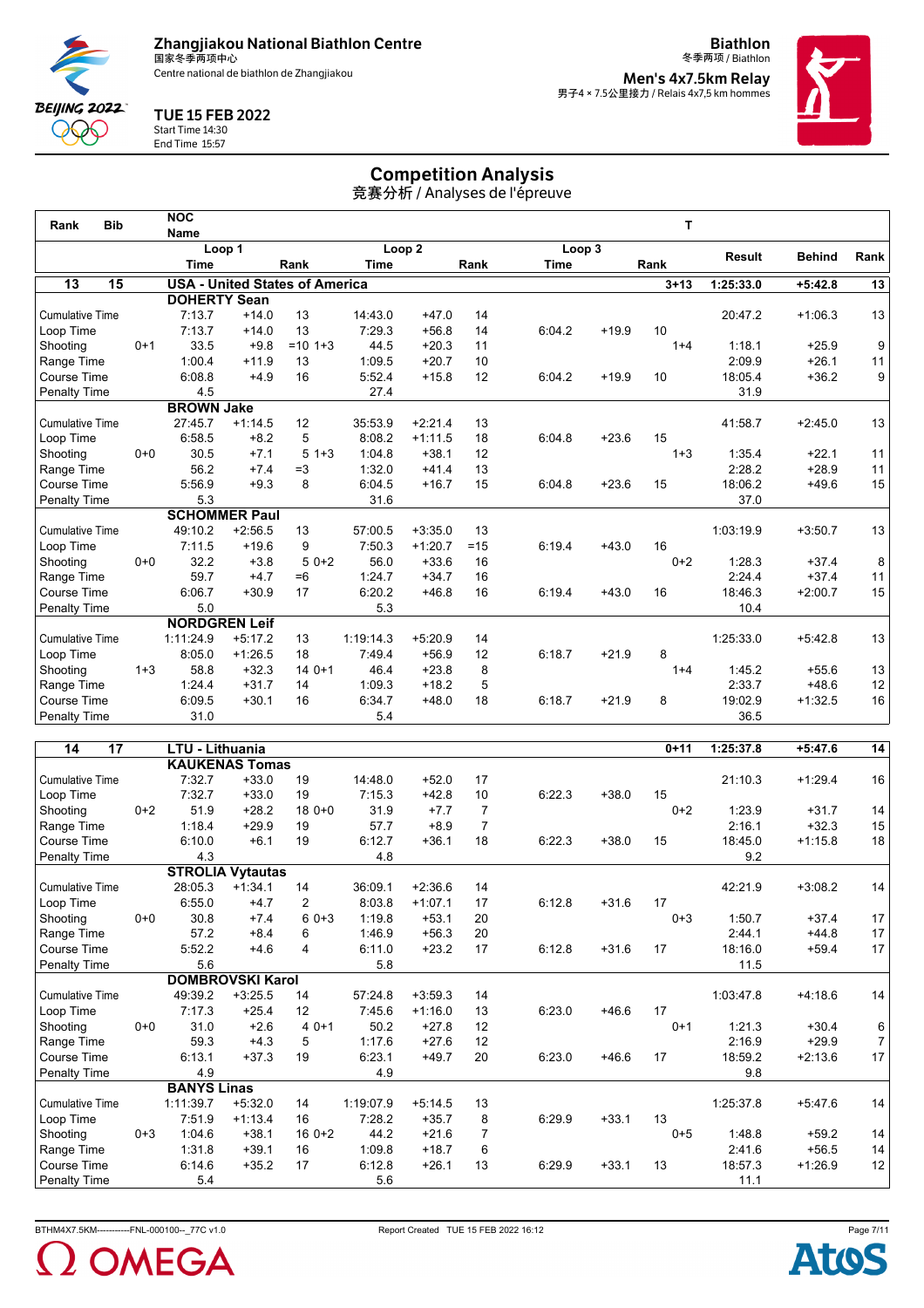

**Biathlon** 冬季两项 / Biathlon **Men's 4x7.5km Relay<br>男子4 × 7.5公里接力 / Relais 4x7,5 km hommes** 



## TUE 15 FEB 2022

**BEIJING 2022** QQQ

#### Start Time 14:30 End Time 15:57

# Competition Analysis

竞赛分析 / Analyses de l'épreuve

| <b>Bib</b><br>Rank     |         | <b>NOC</b>           |           |         |           |                   |      |             |         | T        |               |               |                 |
|------------------------|---------|----------------------|-----------|---------|-----------|-------------------|------|-------------|---------|----------|---------------|---------------|-----------------|
|                        |         | <b>Name</b>          | Loop 1    |         |           | Loop <sub>2</sub> |      | Loop 3      |         |          |               |               |                 |
|                        |         | <b>Time</b>          |           | Rank    | Time      |                   | Rank | <b>Time</b> |         | Rank     | <b>Result</b> | <b>Behind</b> | Rank            |
| 15<br>16               |         | <b>EST - Estonia</b> |           |         |           |                   |      |             |         | $2 + 12$ | 1:26:03.6     | $+6:13.4$     | 15              |
|                        |         | <b>ZAHKNA Rene</b>   |           |         |           |                   |      |             |         |          |               |               |                 |
| <b>Cumulative Time</b> |         | 7:04.0               | $+4.3$    | 2       | 14:43.3   | $+47.3$           | 15   |             |         |          | 21:25.8       | $+1:44.9$     | 17              |
| Loop Time              |         | 7:04.0               | $+4.3$    | 2       | 7:39.3    | $+1:06.8$         | 17   | 6:42.5      | $+58.2$ | 20       |               |               |                 |
| Shooting               | $0 + 0$ | 24.2                 | $+0.5$    | $21+3$  | 57.5      | $+33.3$           | 18   |             |         | $1 + 3$  | 1:21.7        | $+29.5$       | 12              |
| Range Time             |         | 49.4                 | $+0.9$    | 2       | 1:20.9    | $+32.1$           | 16   |             |         |          | 2:10.3        | $+26.5$       | 12              |
| Course Time            |         | 6:09.6               | $+5.7$    | 18      | 5:49.1    | $+12.5$           | 11   | 6:42.5      | $+58.2$ | 20       | 18:41.2       | $+1:12.0$     | 17              |
| Penalty Time           |         | 5.0                  |           |         | 29.2      |                   |      |             |         |          | 34.3          |               |                 |
|                        |         | <b>SIIMER Kristo</b> |           |         |           |                   |      |             |         |          |               |               |                 |
| <b>Cumulative Time</b> |         | 29:09.8              | $+2:38.6$ | 18      | 37:29.1   | $+3:56.6$         | 20   |             |         |          | 43:52.5       | $+4:38.8$     | 21              |
| Loop Time              |         | 7:44.0               | $+53.7$   | 20      | 8:19.3    | $+1:22.6$         | 20   | 6:23.4      | $+42.2$ | 18       |               |               |                 |
| Shooting               | $0 + 3$ | 59.3                 | $+35.9$   | $201+3$ | 1:09.0    | $+42.3$           | 16   |             |         | $1 + 6$  | 2:08.4        | $+55.1$       | 20              |
| Range Time             |         | 1:25.3               | $+36.5$   | 20      | 1:35.0    | $+44.4$           | 18   |             |         |          | 3:00.3        | $+1:01.0$     | 20              |
| Course Time            |         | 6:13.8               | $+26.2$   | 20      | 6:16.5    | $+28.7$           | 19   | 6:23.4      | $+42.2$ | 18       | 18:53.7       | $+1:37.1$     | 20 <sup>2</sup> |
| <b>Penalty Time</b>    |         | 4.9                  |           |         | 27.8      |                   |      |             |         |          | 32.7          |               |                 |
|                        |         | <b>ERMITS Kalev</b>  |           |         |           |                   |      |             |         |          |               |               |                 |
| <b>Cumulative Time</b> |         | 51:01.9              | $+4:48.2$ | 18      | 58:36.3   | $+5:10.8$         | 18   |             |         |          | 1:04:49.4     | $+5:20.2$     | 17              |
| Loop Time              |         | 7:09.4               | $+17.5$   | 8       | 7:34.4    | $+1:04.8$         | 11   | 6:13.1      | $+36.7$ | 13       |               |               |                 |
| Shooting               | $0 + 0$ | 38.6                 | $+10.2$   | $90+2$  | 50.4      | $+28.0$           | 13   |             |         | $0+2$    | 1:29.0        | $+38.1$       | 10 <sup>1</sup> |
| Range Time             |         | 1:02.4               | $+7.4$    | 9       | 1:15.8    | $+25.8$           | 11   |             |         |          | 2:18.2        | $+31.2$       | 8 <sup>1</sup>  |
| Course Time            |         | 6:02.2               | $+26.4$   | 12      | 6:14.0    | $+40.6$           | 15   | 6:13.1      | $+36.7$ | 13       | 18:29.3       | $+1:43.7$     | $=13$           |
| Penalty Time           |         | 4.8                  |           |         | 4.6       |                   |      |             |         |          | 9.4           |               |                 |
|                        |         | <b>RAENKEL Raido</b> |           |         |           |                   |      |             |         |          |               |               |                 |
| <b>Cumulative Time</b> |         | 1:12:17.1            | $+6:09.4$ | 18      | 1:19:44.1 | $+5:50.7$         | 16   |             |         |          | 1:26:03.6     | $+6:13.4$     | 15              |
| Loop Time              |         | 7:27.7               | $+49.2$   | 14      | 7:27.0    | $+34.5$           | 7    | 6:19.5      | $+22.7$ | 10       |               |               |                 |
| Shooting               | $0+1$   | 1:06.5               | $+40.0$   | $170+0$ | 53.8      | $+31.2$           | 11   |             |         | $0+1$    | 2:00.3        | $+1:10.7$     | 17              |
| Range Time             |         | 1:34.7               | $+42.0$   | 18      | 1:24.7    | $+33.6$           | 13   |             |         |          | 2:59.4        | $+1:14.3$     | 17              |
| Course Time            |         | 5:48.0               | $+8.6$    | 6       | 5:56.9    | $+10.2$           | 7    | 6:19.5      | $+22.7$ | 10       | 18:04.4       | $+34.0$       | 7 <sup>1</sup>  |
| Penalty Time           |         | 5.0                  |           |         | 5.4       |                   |      |             |         |          | 10.4          |               |                 |
|                        |         |                      |           |         |           |                   |      |             |         |          |               |               |                 |

| 16<br>20               |         |                     | <b>CHN - People's Republic of China</b> |         |           |           |    |        |         | $2 + 11$ | 1:26:27.5 | $+6:37.3$ | 16                      |
|------------------------|---------|---------------------|-----------------------------------------|---------|-----------|-----------|----|--------|---------|----------|-----------|-----------|-------------------------|
|                        |         |                     | <b>CHENG Fangming</b>                   |         |           |           |    |        |         |          |           |           |                         |
| <b>Cumulative Time</b> |         | 7:20.2              | $+20.5$                                 | 15      | 14:05.6   | $+9.6$    | 5  |        |         |          | 20:12.8   | $+31.9$   | 5                       |
| Loop Time              |         | 7:20.2              | $+20.5$                                 | 15      | 6:45.4    | $+12.9$   | 3  | 6:07.2 | $+22.9$ | 11       |           |           |                         |
| Shooting               | $0+1$   | 36.6                | $+12.9$                                 | $130+0$ | 27.7      | $+3.5$    | 3  |        |         | $0+1$    | 1:04.4    | $+12.2$   | $\overline{\mathbf{c}}$ |
| Range Time             |         | 1:05.4              | $+16.9$                                 | 14      | 52.2      | $+3.4$    | 3  |        |         |          | 1:57.6    | $+13.8$   | $\overline{\mathbf{4}}$ |
| Course Time            |         | 6:10.3              | $+6.4$                                  | 20      | 5:48.3    | $+11.7$   | 8  | 6:07.2 | $+22.9$ | 11       | 18:05.8   | $+36.6$   | $10$                    |
| Penalty Time           |         | 4.4                 |                                         |         | 4.8       |           |    |        |         |          | 9.3       |           |                         |
|                        |         | <b>YAN Xingyuan</b> |                                         |         |           |           |    |        |         |          |           |           |                         |
| <b>Cumulative Time</b> |         | 27:32.2             | $+1:01.0$                               | 9       | 36:13.5   | $+2:41.0$ | 15 |        |         |          | 42:50.3   | $+3:36.6$ | 15                      |
| Loop Time              |         | 7:19.4              | $+29.1$                                 | 17      | 8:41.3    | $+1:44.6$ | 21 | 6:36.8 | $+55.6$ | 20       |           |           |                         |
| Shooting               | $0+2$   | 50.9                | $+27.5$                                 | $172+3$ | 1:07.9    | $+41.2$   | 15 |        |         | $2 + 5$  | 1:58.8    | $+45.5$   | 19                      |
| Range Time             |         | 1:15.9              | $+27.1$                                 | 17      | 1:34.2    | $+43.6$   | 16 |        |         |          | 2:50.1    | $+50.8$   | 19                      |
| <b>Course Time</b>     |         | 5:57.6              | $+10.0$                                 | 9       | 6:14.3    | $+26.5$   | 18 | 6:36.8 | $+55.6$ | 20       | 18:48.7   | $+1:32.1$ | 19                      |
| Penalty Time           |         | 5.9                 |                                         |         | 52.8      |           |    |        |         |          | 58.7      |           |                         |
|                        |         | <b>ZHU Zhenyu</b>   |                                         |         |           |           |    |        |         |          |           |           |                         |
| <b>Cumulative Time</b> |         | 50:17.7             | $+4:04.0$                               | 15      | 58:10.7   | $+4:45.2$ | 15 |        |         |          | 1:04:36.5 | $+5:07.3$ | 16                      |
| Loop Time              |         | 7:27.4              | $+35.5$                                 | 15      | 7:53.0    | $+1:23.4$ | 18 | 6:25.8 | $+49.4$ | 18       |           |           |                         |
| Shooting               | $0 + 1$ | 41.5                | $+13.1$                                 | $110+3$ | 1:02.4    | $+40.0$   | 18 |        |         | $0 + 4$  | 1:43.9    | $+53.0$   | 15                      |
| Range Time             |         | 1:06.9              | $+11.9$                                 | 11      | 1:28.0    | $+38.0$   | 17 |        |         |          | 2:34.9    | $+47.9$   | $16\,$                  |
| <b>Course Time</b>     |         | 6:15.4              | $+39.6$                                 | 20      | 6:20.4    | $+47.0$   | 17 | 6:25.8 | $+49.4$ | 18       | 19:01.6   | $+2:16.0$ | 18                      |
| Penalty Time           |         | 5.0                 |                                         |         | 4.6       |           |    |        |         |          | 9.7       |           |                         |
|                        |         | <b>ZHANG Chunyu</b> |                                         |         |           |           |    |        |         |          |           |           |                         |
| <b>Cumulative Time</b> |         | 1:12:06.8           | $+5:59.1$                               | 17      | 1:19:31.5 | $+5:38.1$ | 15 |        |         |          | 1:26:27.5 | $+6:37.3$ | 16                      |
| Loop Time              |         | 7:30.3              | $+51.8$                                 | 15      | 7:24.7    | $+32.2$   | 6  | 6:56.0 | $+59.2$ | 18       |           |           |                         |
| Shooting               | $0 + 1$ | 56.4                | $+29.9$                                 | $130+0$ | 44.0      | $+21.4$   | 6  |        |         | $0 + 1$  | 1:40.4    | $+50.8$   | 12                      |
| Range Time             |         | 1:24.1              | $+31.4$                                 | 13      | 1:13.9    | $+22.8$   | 9  |        |         |          | 2:38.0    | $+52.9$   | 13                      |
| <b>Course Time</b>     |         | 6:00.8              | $+21.4$                                 | 13      | 6:05.2    | $+18.5$   | 11 | 6:56.0 | $+59.2$ | 18       | 19:02.0   | $+1:31.6$ | 14                      |
| <b>Penalty Time</b>    |         | 5.4                 |                                         |         | 5.6       |           |    |        |         |          | 11.0      |           |                         |



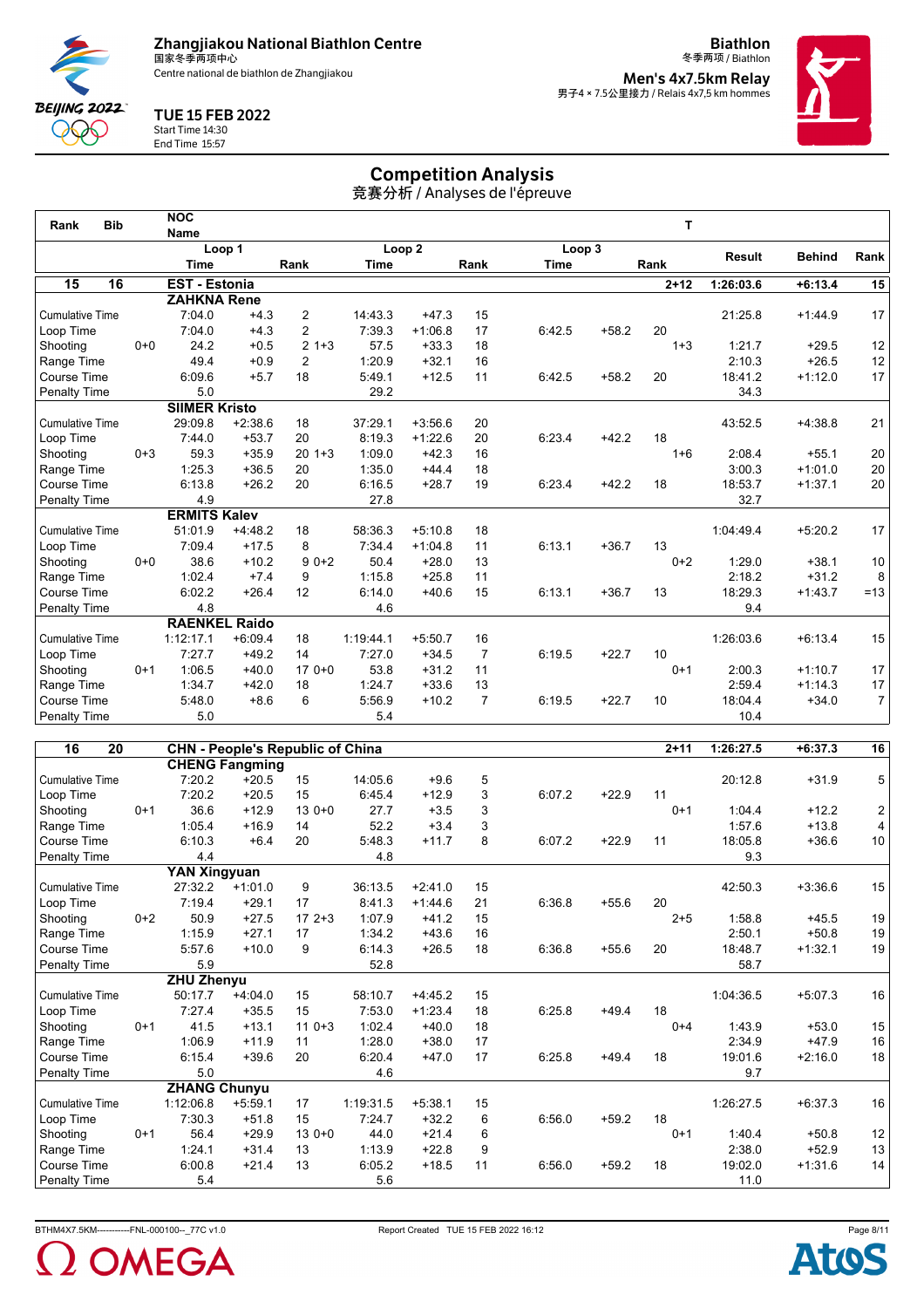Centre national de biathlon de Zhangjiakou

**Biathlon** 冬季两项 / Biathlon **Men's 4x7.5km Relay<br>男子4 × 7.5公里接力 / Relais 4x7,5 km hommes** 



## TUE 15 FEB 2022

**BEIJING 2022** QQQ

Start Time 14:30 End Time 15:57

# Competition Analysis

竞赛分析 / Analyses de l'épreuve

| <b>Bib</b><br>Rank     |         | <b>NOC</b>             |                 |                |             |                   |                |             |         | т        |           |               |                |
|------------------------|---------|------------------------|-----------------|----------------|-------------|-------------------|----------------|-------------|---------|----------|-----------|---------------|----------------|
|                        |         | <b>Name</b>            | Loop 1          |                |             | Loop <sub>2</sub> |                | Loop 3      |         |          |           |               |                |
|                        |         | <b>Time</b>            |                 | Rank           | <b>Time</b> |                   | Rank           | <b>Time</b> |         | Rank     | Result    | <b>Behind</b> | Rank           |
| 17<br>12               |         | <b>FIN</b> - Finland   |                 |                |             |                   |                |             |         | $4 + 14$ | 1:26:57.7 | $+7:07.5$     | 17             |
|                        |         | <b>LAITINEN Heikki</b> |                 |                |             |                   |                |             |         |          |           |               |                |
| <b>Cumulative Time</b> |         | 7:26.0                 | $+26.3$         | 17             | 15:47.0     | $+1:51.0$         | 20             |             |         |          | 22:27.8   | $+2:46.9$     | 20             |
| Loop Time              |         | 7:26.0                 | $+26.3$         | 17             | 8:21.0      | $+1:48.5$         | 21             | 6:40.8      | $+56.5$ | 19       |           |               |                |
| Shooting               | $0+2$   | 46.4                   | $+22.7$         | $172+3$        | 1:04.0      | $+39.8$           | 19             |             |         | $2 + 5$  | 1:50.4    | $+58.2$       | 20             |
| Range Time             |         | 1:13.7                 | $+25.2$         | 16             | 1:25.7      | $+36.9$           | 19             |             |         |          | 2:39.4    | $+55.6$       | 20             |
| Course Time            |         | 6:07.5                 | $+3.6$          | 13             | 6:05.9      | $+29.3$           | 14             | 6:40.8      | $+56.5$ | 19       | 18:54.2   | $+1:25.0$     | 19             |
| Penalty Time           |         | 4.7                    |                 |                | 49.3        |                   |                |             |         |          | 54.1      |               |                |
|                        |         | <b>SEPPALA Tero</b>    |                 |                |             |                   |                |             |         |          |           |               |                |
| <b>Cumulative Time</b> |         | 29:31.9                | $+3:00.7$       | 19             | 36:56.2     | $+3:23.7$         | 19             |             |         |          | 43:02.5   | $+3:48.8$     | 17             |
| Loop Time              |         | 7:04.1                 | $+13.8$         | $\overline{7}$ | 7:24.3      | $+27.6$           | 7              | 6:06.3      | $+25.1$ | 16       |           |               |                |
| Shooting               | $0 + 0$ | 29.5                   | $+6.1$          | $40+2$         | 48.1        | $+21.4$           | 6              |             |         | $0+2$    | 1:17.7    | $+4.4$        | 3              |
| Range Time             |         | 57.9                   | $+9.1$          | $\overline{7}$ | 1:15.0      | $+24.4$           | $\overline{7}$ |             |         |          | 2:12.9    | $+13.6$       | 5              |
| Course Time            |         | 6:01.2                 | $+13.6$         | 12             | 6:04.2      | $+16.4$           | 14             | 6:06.3      | $+25.1$ | 16       | 18:11.7   | $+55.1$       | 16             |
| Penalty Time           |         | 4.9                    |                 |                | 5.1         |                   |                |             |         |          | 10.0      |               |                |
|                        |         | <b>HIIDENSALO OIII</b> |                 |                |             |                   |                |             |         |          |           |               |                |
| <b>Cumulative Time</b> |         | 50:30.6                | $+4:16.9$       | 16             | 58:21.4     | $+4:55.9$         | 16             |             |         |          | 1:04:27.7 | $+4:58.5$     | 15             |
| Loop Time              |         | 7:28.1                 | $+36.2$         | 16             | 7:50.8      | $+1:21.2$         | 17             | 6:06.3      | $+29.9$ | 9        |           |               |                |
| Shooting               | $0 + 1$ | 53.7                   | $+25.3$         | $140+3$        | 1:07.0      | $+44.6$           | 19             |             |         | $0 + 4$  | 2:00.7    | $+1:09.8$     | 20             |
| Range Time             |         | 1:19.4                 | $+24.4$         | 14             | 1:33.6      | $+43.6$           | 18             |             |         |          | 2:53.0    | $+1:06.0$     | 19             |
| Course Time            |         | 6:03.6                 | $+27.8$         | 15             | 6:12.2      | $+38.8$           | 13             | 6:06.3      | $+29.9$ | 9        | 18:22.1   | $+1:36.5$     | 12             |
| Penalty Time           |         | 5.1                    |                 |                | 5.0         |                   |                |             |         |          | 10.1      |               |                |
|                        |         | <b>HARJULA Tuomas</b>  |                 |                |             |                   |                |             |         |          |           |               |                |
| <b>Cumulative Time</b> |         | 1:11:45.4              | $+5:37.7$       | 15             | 1:20:10.6   | $+6:17.2$         | 17             |             |         |          | 1:26:57.7 | $+7:07.5$     | 17             |
| Loop Time              |         | 7:17.7                 | $+39.2$         | 12             | 8:25.2      | $+1:32.7$         | 16             | 6:47.1      | $+50.3$ | 16       |           |               |                |
| Shooting               | $0 + 0$ | 33.0                   | $+6.5$          | $72+3$         | 1:00.7      | $+38.1$           | 14             |             |         | $2 + 3$  | 1:33.7    | $+44.1$       | 7 <sup>1</sup> |
| Range Time             |         | 1:02.9                 | $+10.2$         | 8              | 1:26.3      | $+35.2$           | 14             |             |         |          | 2:29.2    | $+44.1$       | 10             |
| Course Time            |         | 6:09.2                 | $+29.8$         | 15             | 6:06.3      | $+19.6$           | 12             | 6:47.1      | $+50.3$ | 16       | 19:02.6   | $+1:32.2$     | 15             |
| Penalty Time           |         | 5.6                    |                 |                | 52.6        |                   |                |             |         |          | 58.2      |               |                |
|                        |         |                        |                 |                |             |                   |                |             |         |          |           |               |                |
| 12<br>10               |         | <b>RHI</b>             | <b>Rulgaria</b> |                |             |                   |                |             |         | $2 + 44$ | 1.27.052  | $17.4E$ 4     | 10             |

| 18<br>18               |         | <b>BUL - Bulgaria</b> |                           |              |           |           |                |        |           | $2 + 11$ | 1:27:05.3 | $+7:15.1$ | 18 |
|------------------------|---------|-----------------------|---------------------------|--------------|-----------|-----------|----------------|--------|-----------|----------|-----------|-----------|----|
|                        |         | <b>TODEV Blagoy</b>   |                           |              |           |           |                |        |           |          |           |           |    |
| <b>Cumulative Time</b> |         | 7:41.1                | $+41.4$                   | 20           | 15:33.9   | $+1:37.9$ | 19             |        |           |          | 22:27.2   | $+2:46.3$ | 19 |
| Loop Time              |         | 7:41.1                | $+41.4$                   | 20           | 7:52.8    | $+1:20.3$ | 19             | 6:53.3 | $+1:09.0$ | 21       |           |           |    |
| Shooting               | $0+2$   | 56.9                  | $+33.2$                   | $200+1$      | 40.6      | $+16.4$   | 9              |        |           | $0 + 3$  | 1:37.5    | $+45.3$   | 18 |
| Range Time             |         | 1:24.7                | $+36.2$                   | 20           | 1:08.2    | $+19.4$   | 9              |        |           |          | 2:32.9    | $+49.1$   | 19 |
| Course Time            |         | 6:11.9                | $+8.0$                    | 21           | 6:39.7    | $+1:03.1$ | 21             | 6:53.3 | $+1:09.0$ | 21       | 19:44.9   | $+2:15.7$ | 21 |
| <b>Penalty Time</b>    |         | 4.5                   |                           |              | 4.8       |           |                |        |           |          | 9.3       |           |    |
|                        |         | <b>ILIEV Vladimir</b> |                           |              |           |           |                |        |           |          |           |           |    |
| <b>Cumulative Time</b> |         | 29:41.4               | $+3:10.2$                 | 20           | 36:52.3   | $+3:19.8$ | 17             |        |           |          | 42:53.8   | $+3:40.1$ | 16 |
| Loop Time              |         | 7:14.2                | $+23.9$                   | 14           | 7:10.9    | $+14.2$   | 3              | 6:01.5 | $+20.3$   | 14       |           |           |    |
| Shooting               | $0 + 1$ | 41.3                  | $+17.9$                   | $140+1$      | 39.4      | $+12.7$   | 3              |        |           | $0+2$    | 1:20.8    | $+7.5$    | 5  |
| Range Time             |         | 1:08.0                | $+19.2$                   | 14           | 1:06.4    | $+15.8$   | 3              |        |           |          | 2:14.4    | $+15.1$   | 6  |
| Course Time            |         | 6:01.3                | $+13.7$                   | 13           | 5:59.9    | $+12.1$   | $\overline{7}$ | 6:01.5 | $+20.3$   | 14       | 18:02.7   | $+46.1$   | 13 |
| Penalty Time           |         | 4.8                   |                           |              | 4.5       |           |                |        |           |          | 9.4       |           |    |
|                        |         |                       | <b>GERDZHIKOV Dimitar</b> |              |           |           |                |        |           |          |           |           |    |
| <b>Cumulative Time</b> |         | 51:13.3               | $+4:59.6$                 | 20           | 58:34.9   | $+5:09.4$ | 17             |        |           |          | 1:04:52.2 | $+5:23.0$ | 18 |
| Loop Time              |         | 8:19.5                | $+1:27.6$                 | 20           | 7:21.6    | $+52.0$   | $=9$           | 6:17.3 | $+40.9$   | 15       |           |           |    |
| Shooting               | $1 + 3$ | 1:14.2                | $+45.8$                   | $200+0$      | 30.0      | $+7.6$    | 5              |        |           | $1 + 3$  | 1:44.3    | $+53.4$   | 17 |
| Range Time             |         | 1:39.0                | $+44.0$                   | 20           | 55.7      | $+5.7$    | 4              |        |           |          | 2:34.7    | $+47.7$   | 15 |
| Course Time            |         | 6:13.0                | $+37.2$                   | 18           | 6:21.0    | $+47.6$   | 18             | 6:17.3 | $+40.9$   | 15       | 18:51.3   | $+2:05.7$ | 16 |
| Penalty Time           |         | 27.4                  |                           |              | 4.8       |           |                |        |           |          | 32.3      |           |    |
|                        |         | <b>SINAPOV Anton</b>  |                           |              |           |           |                |        |           |          |           |           |    |
| <b>Cumulative Time</b> |         | 1:12:01.0             | $+5:53.3$                 | 16           | 1:20:22.1 | $+6:28.7$ | 18             |        |           |          | 1:27:05.3 | $+7:15.1$ | 18 |
| Loop Time              |         | 7:08.8                | $+30.3$                   | 9            | 8:21.1    | $+1:28.6$ | 15             | 6:43.2 | $+46.4$   | 15       |           |           |    |
| Shooting               | $0 + 0$ | 29.5                  | $+3.0$                    | 3<br>$1 + 3$ | 1:09.5    | $+46.9$   | 16             |        |           | $1 + 3$  | 1:39.0    | $+49.4$   | 10 |
| Range Time             |         | 54.9                  | $+2.2$                    | 5            | 1:36.8    | $+45.7$   | 16             |        |           |          | 2:31.7    | $+46.6$   | 11 |
| Course Time            |         | 6:08.3                | $+28.9$                   | 14           | 6:14.2    | $+27.5$   | 16             | 6:43.2 | $+46.4$   | 15       | 19:05.7   | $+1:35.3$ | 18 |
| <b>Penalty Time</b>    |         | 5.5                   |                           |              | 30.1      |           |                |        |           |          | 35.6      |           |    |



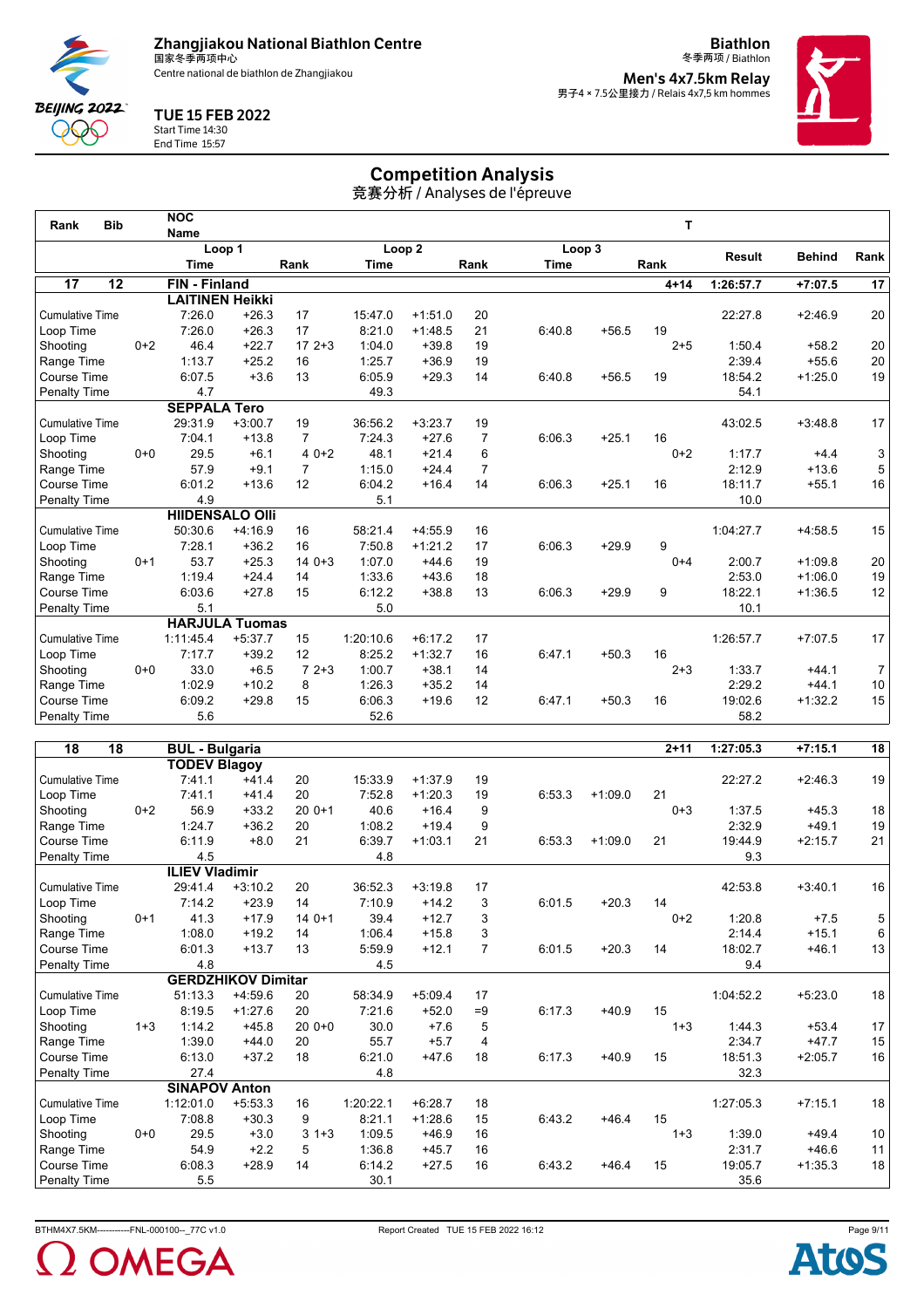Centre national de biathlon de Zhangjiakou

**Biathlon** 冬季两项 / Biathlon **Men's 4x7.5km Relay<br>男子4 × 7.5公里接力 / Relais 4x7,5 km hommes** 



## TUE 15 FEB 2022

Start Time 14:30 End Time 15:57

BEIJING 2022 **QQQ** 

# Competition Analysis

竞赛分析 / Analyses de l'épreuve

| Rank                   | <b>Bib</b> | <b>NOC</b>                  |           |         |         |                   |      |             |         | T              |               |               |                |
|------------------------|------------|-----------------------------|-----------|---------|---------|-------------------|------|-------------|---------|----------------|---------------|---------------|----------------|
|                        |            | Name                        | Loop 1    |         |         | Loop <sub>2</sub> |      | Loop 3      |         |                |               |               |                |
|                        |            | <b>Time</b>                 |           | Rank    | Time    |                   | Rank | <b>Time</b> |         | Rank           | <b>Result</b> | <b>Behind</b> | Rank           |
| 19                     | 13         | <b>CZE - Czech Republic</b> |           |         |         |                   |      |             |         |                | <b>LAP</b>    |               | 19             |
|                        |            | <b>STVRTECKY Jakub</b>      |           |         |         |                   |      |             |         |                |               |               |                |
| <b>Cumulative Time</b> |            | 8:20.9                      | $+1:21.2$ | 21      | 16:38.8 | $+2:42.8$         | 21   |             |         |                | 22:55.8       | $+3:14.9$     | 21             |
| Loop Time              |            | 8:20.9                      | $+1:21.2$ | 21      | 8:17.9  | $+1:45.4$         | 20   | 6:17.0      | $+32.7$ | 13             |               |               |                |
| Shooting               | $1 + 3$    | 1:20.9                      | $+57.2$   | $211+3$ | 1:15.9  | $+51.7$           | 21   |             |         | $2 + 6$        | 2:36.9        | $+1:44.7$     | 21             |
| Range Time             |            | 1:48.5                      | $+1:00.0$ | 21      | 1:40.2  | $+51.4$           | 21   |             |         |                | 3:28.7        | $+1:44.9$     | 21             |
| Course Time            |            | 6:06.5                      | $+2.6$    | 10      | 6:13.3  | $+36.7$           | 19   | 6:17.0      | $+32.7$ | 13             | 18:36.8       | $+1:07.6$     | 15             |
| <b>Penalty Time</b>    |            | 25.9                        |           |         | 24.3    |                   |      |             |         |                | 50.3          |               |                |
|                        |            | <b>KARLIK Mikulas</b>       |           |         |         |                   |      |             |         |                |               |               |                |
| <b>Cumulative Time</b> |            | 30:15.1                     | $+3:43.9$ | 21      | 37:41.2 | $+4:08.7$         | 21   |             |         |                | 43:25.1       | $+4.11.4$     | 19             |
| Loop Time              |            | 7:19.3                      | $+29.0$   | 16      | 7:26.1  | $+29.4$           | 9    | 5:43.9      | $+2.7$  | $\overline{2}$ |               |               |                |
| Shooting               | $0+2$      | 52.6                        | $+29.2$   | $190+3$ | 58.8    | $+32.1$           | 11   |             |         | $0 + 5$        | 1:51.5        | $+38.2$       | 18             |
| Range Time             |            | 1:18.9                      | $+30.1$   | 18      | 1:26.9  | $+36.3$           | 11   |             |         |                | 2:45.8        | $+46.5$       | 18             |
| Course Time            |            | 5:55.1                      | $+7.5$    | 5       | 5:53.7  | $+5.9$            | 2    | 5:43.9      | $+2.7$  | 2              | 17:32.7       | $+16.1$       | $\overline{2}$ |
| Penalty Time           |            | 5.2                         |           |         | 5.5     |                   |      |             |         |                | 10.8          |               |                |
|                        |            | <b>VACLAVIK Adam</b>        |           |         |         |                   |      |             |         |                |               |               |                |
| <b>Cumulative Time</b> |            | 50:40.1                     | $+4:26.4$ | 17      | 59:16.1 | $+5:50.6$         | 20   |             |         |                |               |               |                |
| Loop Time              |            | 7:15.0                      | $+23.1$   | 11      | 8:36.0  | $+2:06.4$         | 20   |             |         |                |               |               |                |
| Shooting               | $0+0$      | 38.1                        | $+9.7$    | $82+3$  | 1:11.6  | $+49.2$           | 21   |             |         | $2 + 3$        | 1:49.8        | $+58.9$       | 18             |
| Range Time             |            | 1:06.7                      | $+11.7$   | 10      | 1:39.2  | $+49.2$           | 20   |             |         |                | 2:45.9        | $+58.9$       | 18             |
| Course Time            |            | 6:03.3                      | $+27.5$   | 14      | 6:09.7  | $+36.3$           | 12   |             |         |                |               |               |                |
| Penalty Time           |            | 4.9                         |           |         | 47.1    |                   |      |             |         |                | 52.0          |               |                |
|                        |            | <b>KRCMAR Michal</b>        |           |         |         |                   |      |             |         |                |               |               |                |
| <b>Cumulative Time</b> |            |                             |           |         |         |                   |      |             |         |                |               |               |                |
| Loop Time              |            |                             |           |         |         |                   |      |             |         |                |               |               |                |
| Shooting               |            |                             |           | 19      |         |                   | 19   |             |         |                |               |               | 19             |
| Range Time             |            |                             |           |         |         |                   |      |             |         |                |               |               |                |
| Course Time            |            |                             |           |         |         |                   |      |             |         |                |               |               |                |
| <b>Penalty Time</b>    |            |                             |           |         |         |                   |      |             |         |                |               |               |                |

| 20<br>21               |         | <b>BEL - Belgium</b>  |                           |         |         |           |       |        |         |         | <b>LAP</b> |           | 20 |
|------------------------|---------|-----------------------|---------------------------|---------|---------|-----------|-------|--------|---------|---------|------------|-----------|----|
|                        |         | <b>CLAUDE Florent</b> |                           |         |         |           |       |        |         |         |            |           |    |
| <b>Cumulative Time</b> |         | 7:10.8                | $+11.1$                   | 12      | 14:44.5 | $+48.5$   | 16    |        |         |         | 21:01.7    | $+1:20.8$ | 15 |
| Loop Time              |         | 7:10.8                | $+11.1$                   | 12      | 7:33.7  | $+1:01.2$ | 16    | 6:17.2 | $+32.9$ | 14      |            |           |    |
| Shooting               | $0 + 0$ | 32.0                  | $+8.3$                    | $90+2$  | 54.5    | $+30.3$   | 15    |        |         | $0+2$   | 1:26.6     | $+34.4$   | 16 |
| Range Time             |         | 58.4                  | $+9.9$                    | 11      | 1:21.6  | $+32.8$   | 17    |        |         |         | 2:20.0     | $+36.2$   | 17 |
| Course Time            |         | 6:07.9                | $+4.0$                    | 14      | 6:07.4  | $+30.8$   | 17    | 6:17.2 | $+32.9$ | 14      | 18:32.5    | $+1:03.3$ | 14 |
| Penalty Time           |         | 4.4                   |                           |         | 4.6     |           |       |        |         |         | 9.1        |           |    |
|                        |         | <b>LANGER Thierry</b> |                           |         |         |           |       |        |         |         |            |           |    |
| <b>Cumulative Time</b> |         | 28:26.2               | $+1:55.0$                 | 16      | 36:44.8 | $+3:12.3$ | 16    |        |         |         | 43:09.9    | $+3:56.2$ | 18 |
| Loop Time              |         | 7:24.5                | $+34.2$                   | 18      | 8:18.6  | $+1:21.9$ | 19    | 6:25.1 | $+43.9$ | 19      |            |           |    |
| Shooting               | $0+1$   | 52.3                  | $+28.9$                   | $180+2$ | 1:26.0  | $+59.3$   | 21    |        |         | $0 + 3$ | 2:18.4     | $+1:05.1$ | 21 |
| Range Time             |         | 1:19.1                | $+30.3$                   | 19      | 1:51.8  | $+1:01.2$ | 21    |        |         |         | 3:10.9     | $+1:11.6$ | 21 |
| <b>Course Time</b>     |         | 6:00.5                | $+12.9$                   | 11      | 6:21.8  | $+34.0$   | 20    | 6:25.1 | $+43.9$ | 19      | 18:47.4    | $+1:30.8$ | 18 |
| Penalty Time           |         | 4.8                   |                           |         | 4.9     |           |       |        |         |         | 9.8        |           |    |
|                        |         |                       | <b>LAHAYE-GOFFART Tom</b> |         |         |           |       |        |         |         |            |           |    |
| <b>Cumulative Time</b> |         | 51:08.5               | $+4:54.8$                 | 19      | 58:58.8 | $+5:33.3$ | 19    |        |         |         |            |           |    |
| Loop Time              |         | 7:58.6                | $+1:06.7$                 | 19      | 7:50.3  | $+1:20.7$ | $=15$ |        |         |         |            |           |    |
| Shooting               | $0 + 3$ | 1:03.9                | $+35.5$                   | $170+0$ | 32.5    | $+10.1$   | 7     |        |         | $0 + 3$ | 1:36.4     | $+45.5$   | 12 |
| Range Time             |         | 1:35.0                | $+40.0$                   | 19      | 1:03.1  | $+13.1$   | 8     |        |         |         | 2:38.1     | $+51.1$   | 17 |
| <b>Course Time</b>     |         | 6:19.0                | $+43.2$                   | 21      | 6:42.6  | $+1:09.2$ | 21    |        |         |         |            |           |    |
| Penalty Time           |         | 4.6                   |                           |         | 4.5     |           |       |        |         |         | 9.2        |           |    |
|                        |         |                       | <b>BEAUVAIS Cesar</b>     |         |         |           |       |        |         |         |            |           |    |
| <b>Cumulative Time</b> |         |                       |                           |         |         |           |       |        |         |         |            |           |    |
| Loop Time              |         |                       |                           |         |         |           |       |        |         |         |            |           |    |
| Shooting               |         |                       |                           | 20      |         |           | 20    |        |         |         |            |           | 20 |
| Range Time             |         |                       |                           |         |         |           |       |        |         |         |            |           |    |
| <b>Course Time</b>     |         |                       |                           |         |         |           |       |        |         |         |            |           |    |
| <b>Penalty Time</b>    |         |                       |                           |         |         |           |       |        |         |         |            |           |    |



**OMEGA**